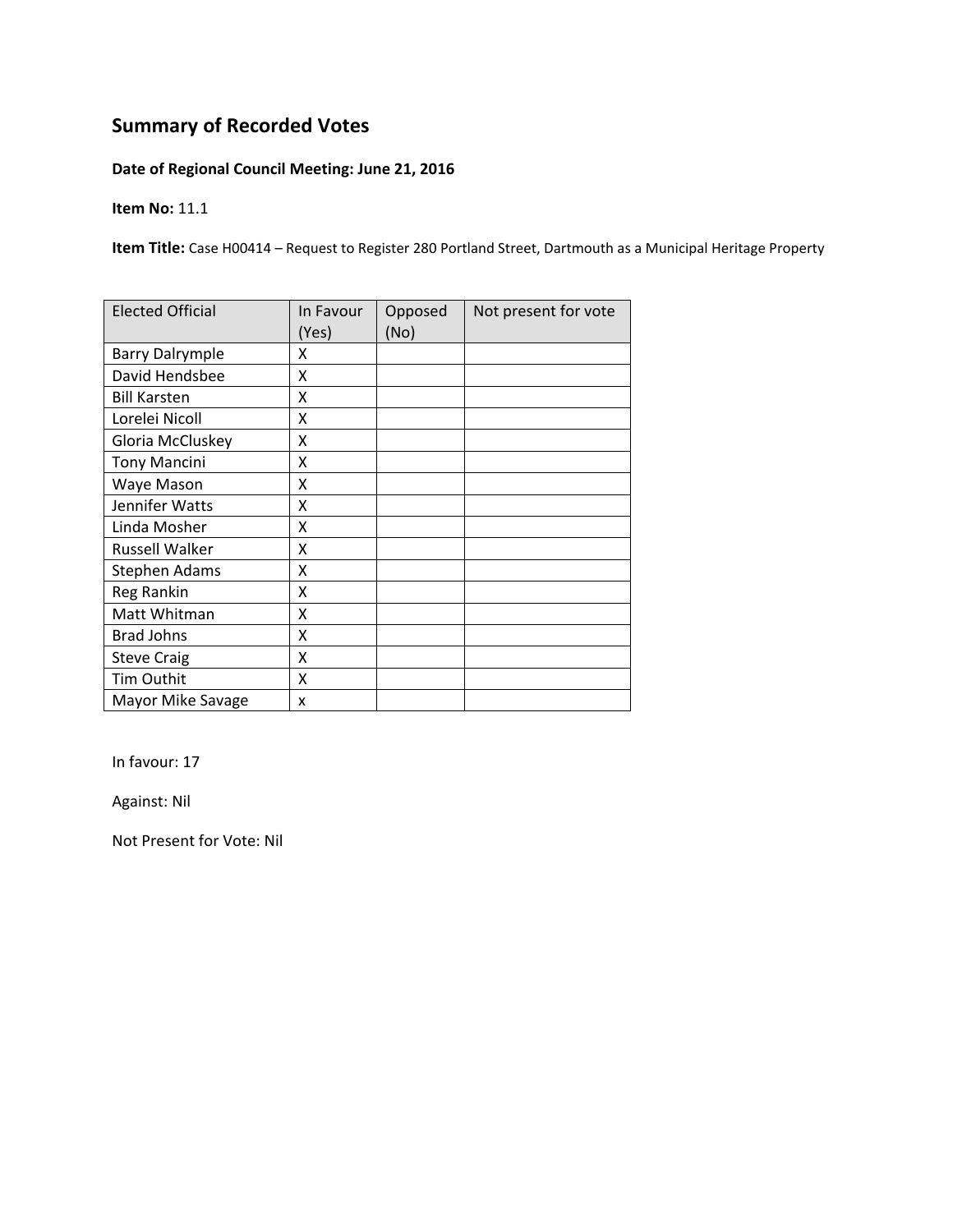### **Date of Regional Council Meeting: June 21, 2016**

**Item No:** 11.2

**Item Title:** By‐law N‐200, **Respecting Noise** – Exemption Application – Halifax Pride Festival

| <b>Elected Official</b> | In Favour<br>(Yes) | Opposed<br>(No) | Not present for vote |
|-------------------------|--------------------|-----------------|----------------------|
| <b>Barry Dalrymple</b>  | x                  |                 |                      |
| David Hendsbee          | X                  |                 |                      |
| <b>Bill Karsten</b>     | X                  |                 |                      |
| Lorelei Nicoll          | X                  |                 |                      |
| Gloria McCluskey        | Χ                  |                 |                      |
| <b>Tony Mancini</b>     | Χ                  |                 |                      |
| Waye Mason              | Χ                  |                 |                      |
| Jennifer Watts          | Χ                  |                 |                      |
| Linda Mosher            | X                  |                 |                      |
| <b>Russell Walker</b>   | Χ                  |                 |                      |
| <b>Stephen Adams</b>    | x                  |                 |                      |
| Reg Rankin              | X                  |                 |                      |
| Matt Whitman            | X                  |                 |                      |
| <b>Brad Johns</b>       | X                  |                 |                      |
| <b>Steve Craig</b>      | X                  |                 |                      |
| <b>Tim Outhit</b>       | X                  |                 |                      |
| Mayor Mike Savage       | X                  |                 |                      |

In favour: 17

Against: Nil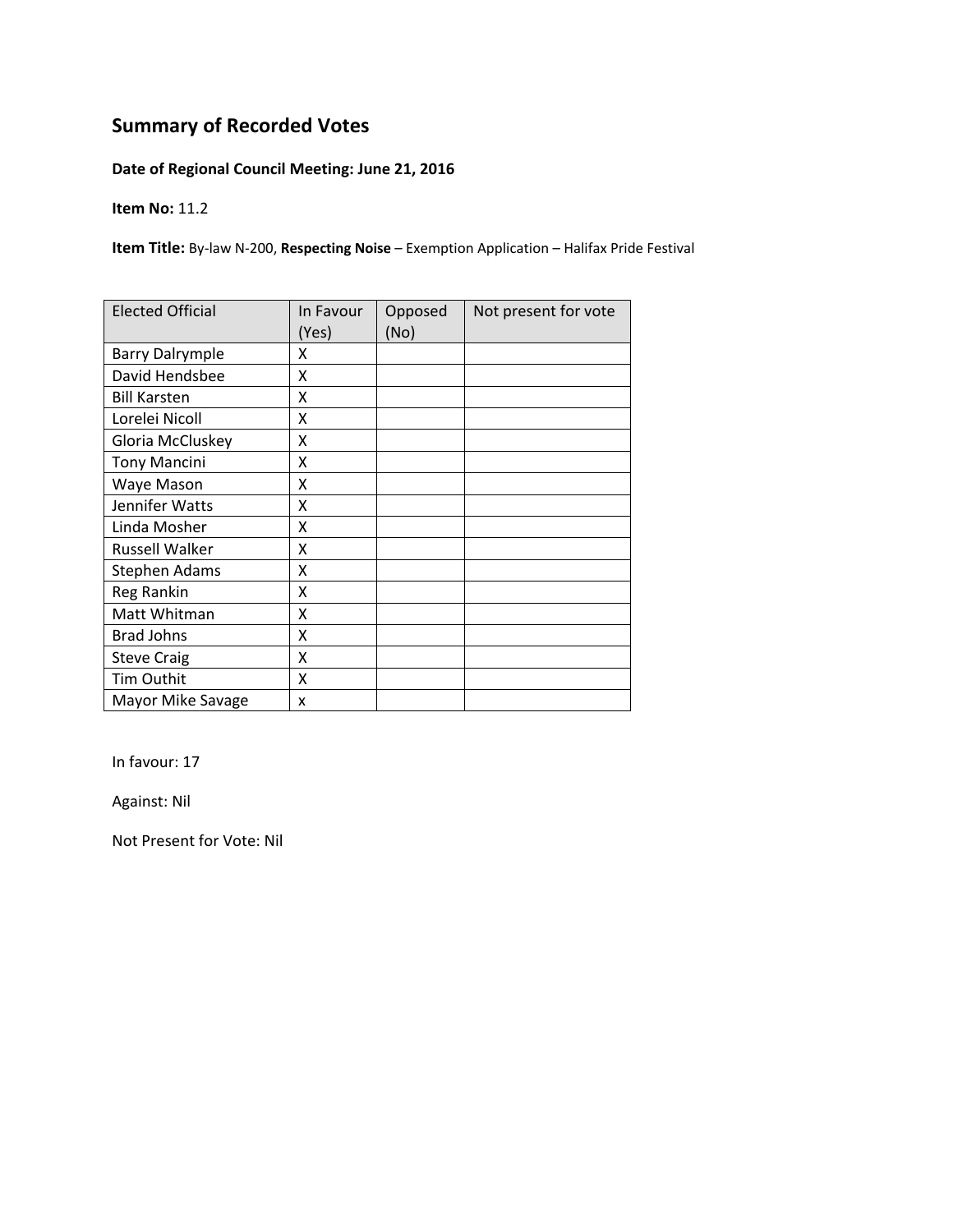#### **Date of Regional Council Meeting: June 21, 2016**

**Item No:** 11.3

**Item Title:** – Amendments to the Regional Subdivision By‐Law

Amendment - (4) wherever possible, lots shall are to be uniform in shape and the rear lot lines of a series of *adjoining lots shall are to be continuous, not stepped or jogged*

| <b>Elected Official</b> | In Favour<br>(Yes) | Opposed<br>(No) | Not present for vote |
|-------------------------|--------------------|-----------------|----------------------|
| <b>Barry Dalrymple</b>  | x                  |                 |                      |
| David Hendsbee          | X                  |                 |                      |
| <b>Bill Karsten</b>     | X                  |                 |                      |
| Lorelei Nicoll          | X                  |                 |                      |
| Gloria McCluskey        | X                  |                 |                      |
| <b>Tony Mancini</b>     | X                  |                 |                      |
| Waye Mason              | X                  |                 |                      |
| Jennifer Watts          |                    | X               |                      |
| Linda Mosher            |                    | x               |                      |
| Russell Walker          |                    | x               |                      |
| <b>Stephen Adams</b>    | x                  |                 |                      |
| Reg Rankin              | Χ                  |                 |                      |
| Matt Whitman            | X                  |                 |                      |
| <b>Brad Johns</b>       | X                  |                 |                      |
| <b>Steve Craig</b>      | X                  |                 |                      |
| <b>Tim Outhit</b>       | X                  |                 |                      |
| Mayor Mike Savage       |                    | x               |                      |

In favour: 13

Against: 4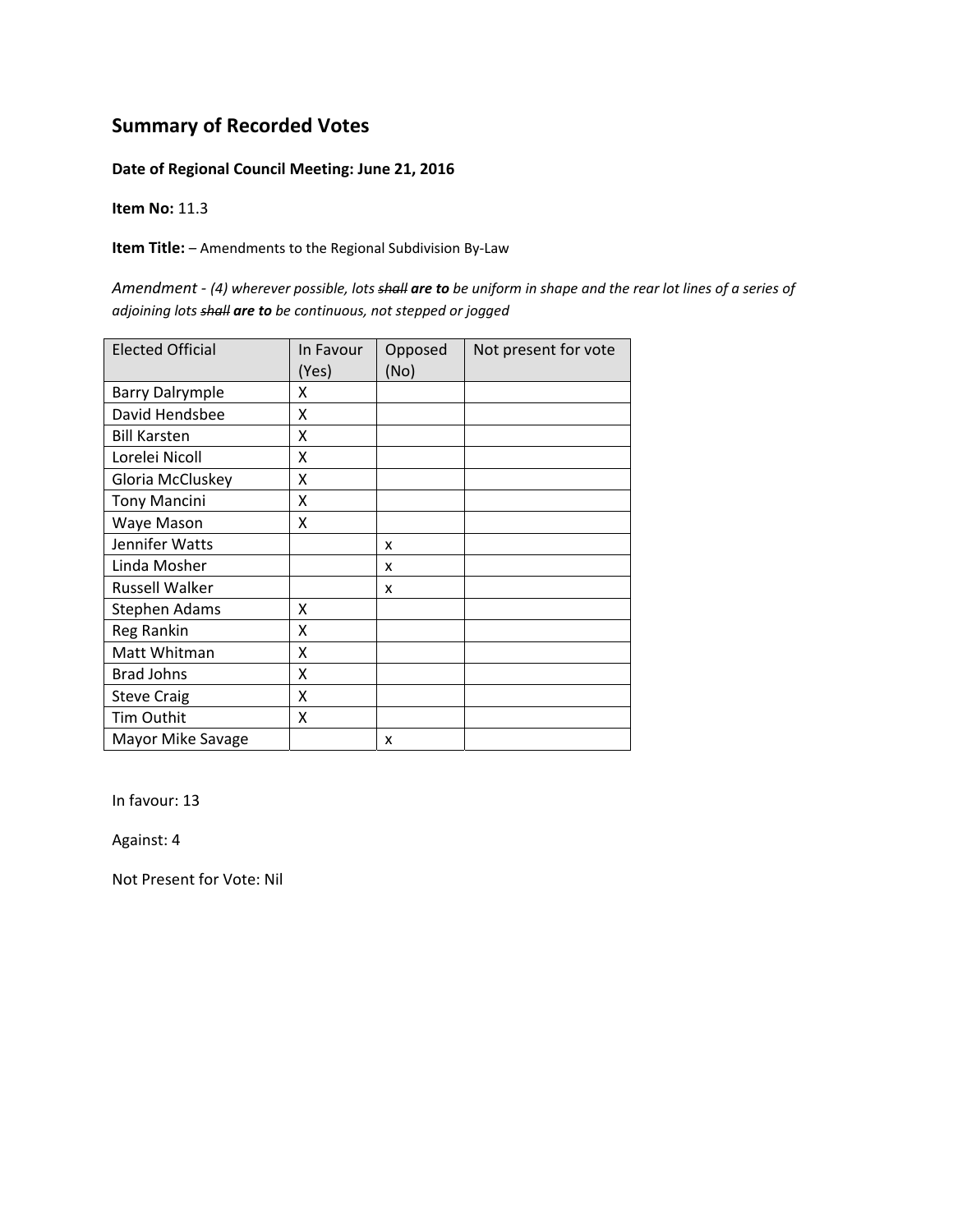### **Date of Regional Council Meeting: June 21, 2016**

#### **Item No:** 11.3

**Item Title:** – Amendments to the Regional Subdivision By‐Law

#### *As amended*

| <b>Elected Official</b> | In Favour<br>(Yes) | Opposed<br>(No) | Not present for vote |
|-------------------------|--------------------|-----------------|----------------------|
| <b>Barry Dalrymple</b>  | x                  |                 |                      |
| David Hendsbee          | x                  |                 |                      |
| <b>Bill Karsten</b>     | x                  |                 |                      |
| Lorelei Nicoll          | X                  |                 |                      |
| Gloria McCluskey        | X                  |                 |                      |
| <b>Tony Mancini</b>     | X                  |                 |                      |
| Waye Mason              | Χ                  |                 |                      |
| Jennifer Watts          | X                  |                 |                      |
| Linda Mosher            | X                  |                 |                      |
| <b>Russell Walker</b>   | X                  |                 |                      |
| <b>Stephen Adams</b>    | X                  |                 |                      |
| Reg Rankin              | Χ                  |                 |                      |
| Matt Whitman            | X                  |                 |                      |
| <b>Brad Johns</b>       | χ                  |                 |                      |
| <b>Steve Craig</b>      | χ                  |                 |                      |
| Tim Outhit              | Χ                  |                 |                      |
| Mayor Mike Savage       | x                  |                 |                      |

In favour: 17

Against: Nil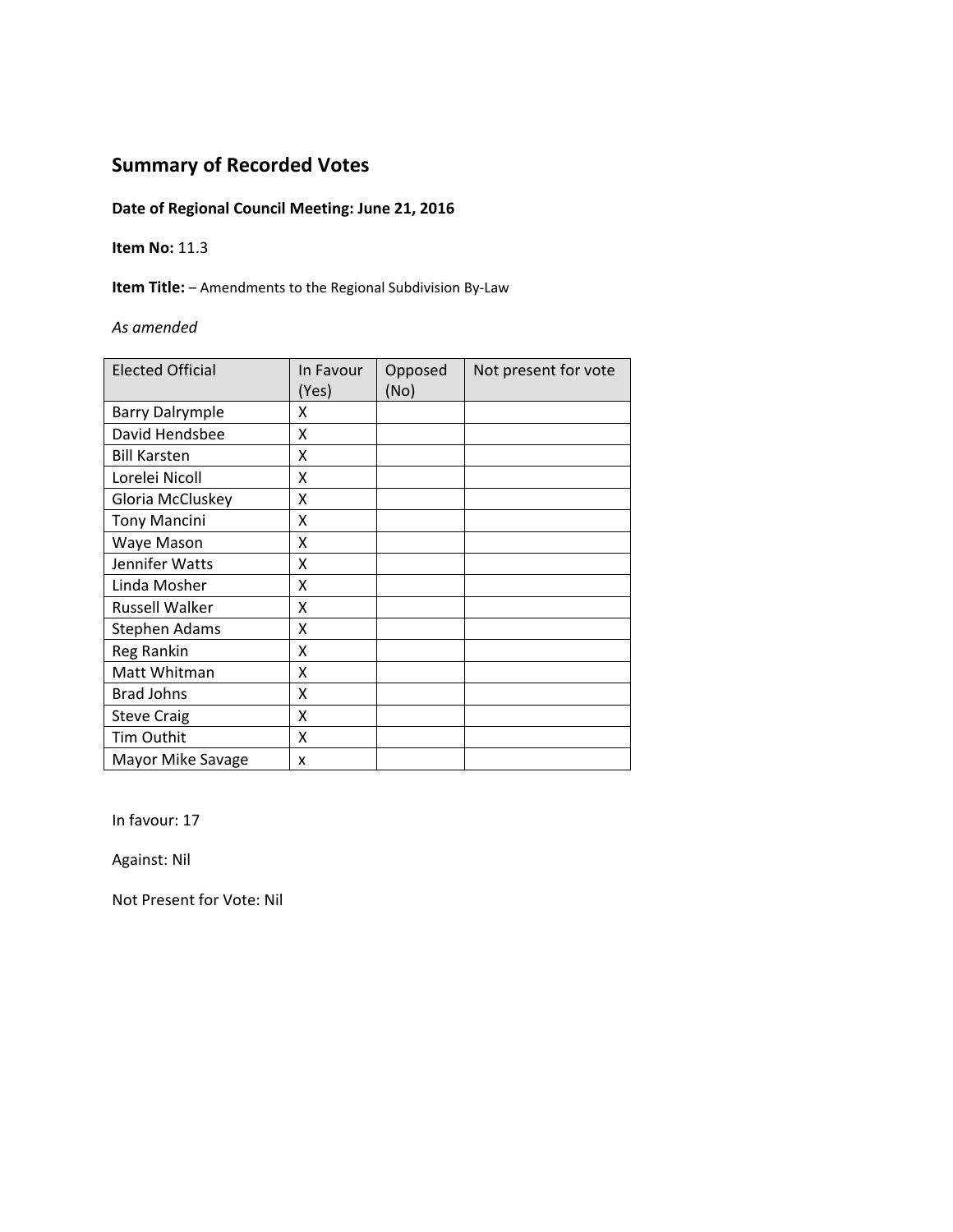### **Date of Regional Council Meeting: June 21, 2016**

**Item No:** 14.1.1

**Item Title:** Award – Tender No. T16‐177 – Scotiabank Centre Roof Replacement

| <b>Elected Official</b> | In Favour<br>(Yes) | Opposed<br>(No) | Not present for vote |
|-------------------------|--------------------|-----------------|----------------------|
| <b>Barry Dalrymple</b>  |                    |                 | X                    |
| David Hendsbee          |                    | x               |                      |
| <b>Bill Karsten</b>     | x                  |                 |                      |
| Lorelei Nicoll          | X                  |                 |                      |
| Gloria McCluskey        | X                  |                 |                      |
| <b>Tony Mancini</b>     | Χ                  |                 |                      |
| Waye Mason              | Χ                  |                 |                      |
| Jennifer Watts          |                    |                 | x                    |
| Linda Mosher            |                    |                 | x                    |
| Russell Walker          | X                  |                 |                      |
| <b>Stephen Adams</b>    | X                  |                 |                      |
| Reg Rankin              | X                  |                 |                      |
| Matt Whitman            | X                  |                 |                      |
| <b>Brad Johns</b>       | X                  |                 |                      |
| <b>Steve Craig</b>      | X                  |                 |                      |
| Tim Outhit              | X                  |                 |                      |
| Mayor Mike Savage       | x                  |                 |                      |

In favour: 13

Against: 1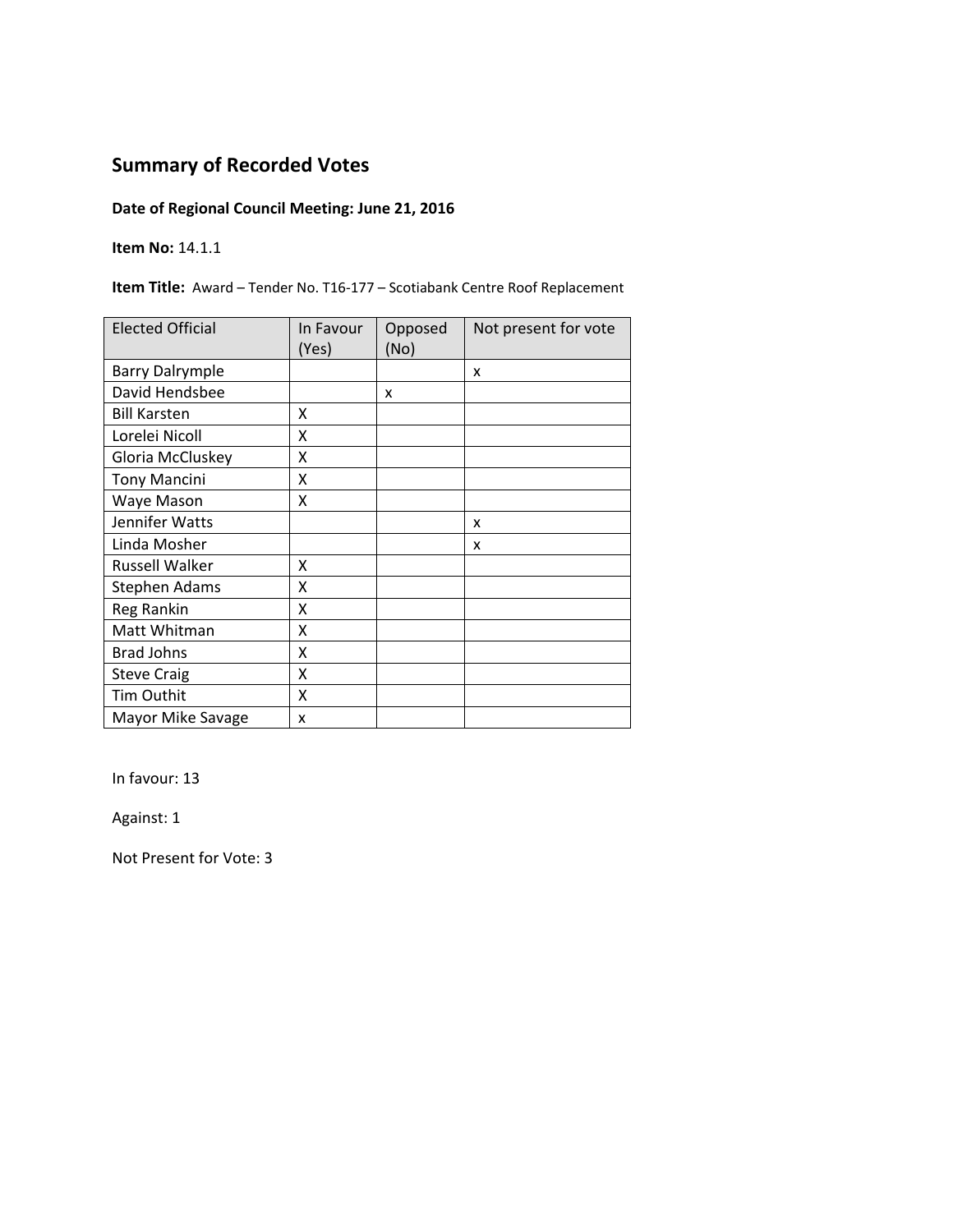### **Date of Regional Council Meeting: June 21, 2016**

#### **Item No:** 14.1.2

**Item Title:** Award – Unit Price Tender No. 16‐226 Pavement Renewal & Water Main Renewal – Farquharson Street – East Region

| <b>Elected Official</b> | In Favour<br>(Yes) | Opposed<br>(No) | Not present for vote |
|-------------------------|--------------------|-----------------|----------------------|
| <b>Barry Dalrymple</b>  |                    |                 | X                    |
| David Hendsbee          | x                  |                 |                      |
| <b>Bill Karsten</b>     | x                  |                 |                      |
| Lorelei Nicoll          | Χ                  |                 |                      |
| Gloria McCluskey        | Χ                  |                 |                      |
| <b>Tony Mancini</b>     | Χ                  |                 |                      |
| Waye Mason              | Χ                  |                 |                      |
| Jennifer Watts          |                    |                 | x                    |
| Linda Mosher            |                    |                 | x                    |
| <b>Russell Walker</b>   | x                  |                 |                      |
| <b>Stephen Adams</b>    | X                  |                 |                      |
| Reg Rankin              | X                  |                 |                      |
| Matt Whitman            | X                  |                 |                      |
| <b>Brad Johns</b>       | X                  |                 |                      |
| <b>Steve Craig</b>      | X                  |                 |                      |
| Tim Outhit              | X                  |                 |                      |
| Mayor Mike Savage       | x                  |                 |                      |

In favour: 14

Against: Nil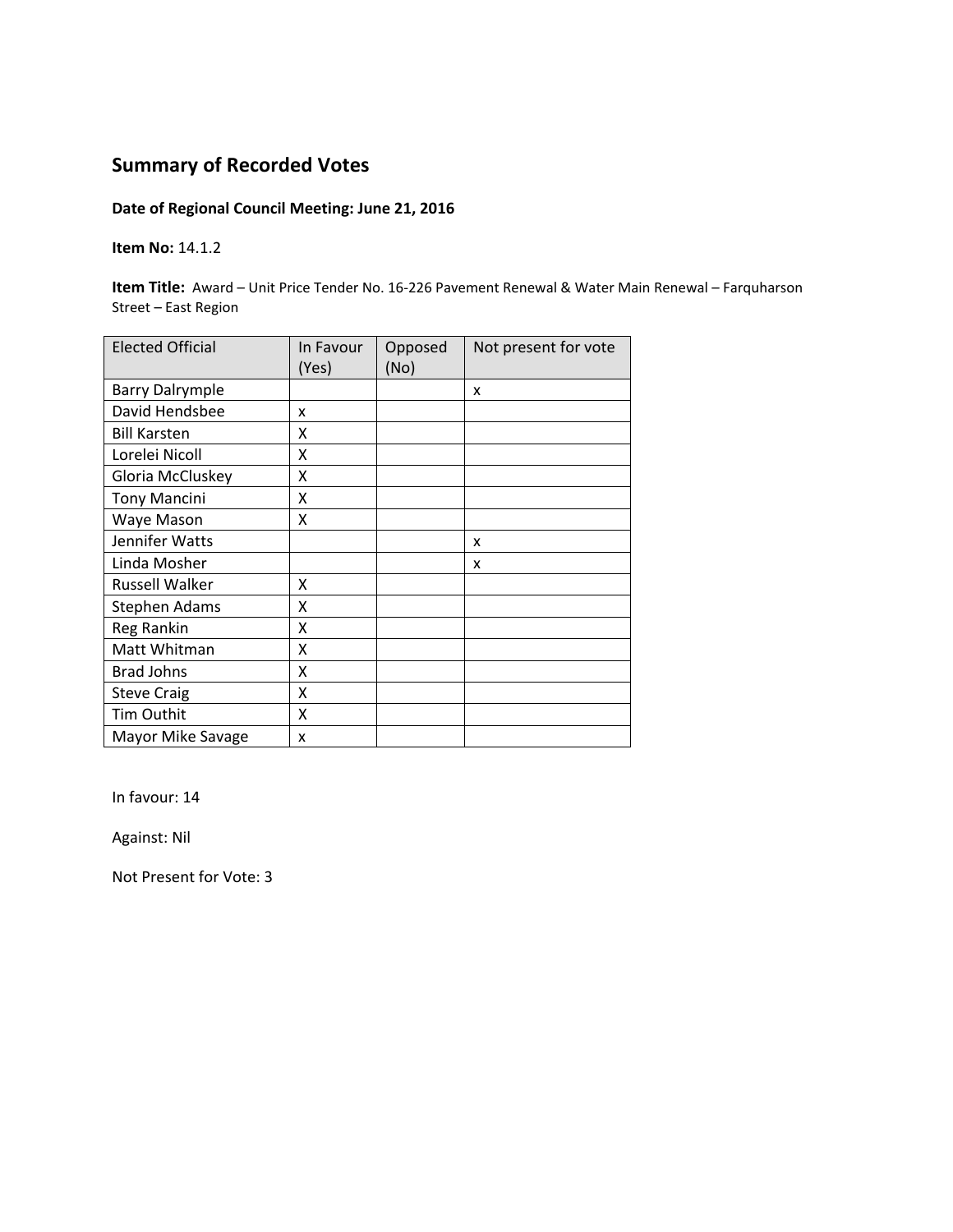#### **Date of Regional Council Meeting: June 21, 2016**

#### **Item No:** 14.1.3

**Item Title:** Award – Unit Tender Price No. 16‐249, Street Reconstruction, New Concrete Curb & Gutter and Asphalt Walkway Resurfacing, Landrace Crescent – East Region

| <b>Elected Official</b> | In Favour<br>(Yes) | Opposed<br>(No) | Not present for vote |
|-------------------------|--------------------|-----------------|----------------------|
| <b>Barry Dalrymple</b>  |                    |                 | x                    |
| David Hendsbee          | x                  |                 |                      |
| <b>Bill Karsten</b>     | χ                  |                 |                      |
| Lorelei Nicoll          | X                  |                 |                      |
| Gloria McCluskey        | X                  |                 |                      |
| <b>Tony Mancini</b>     | Χ                  |                 |                      |
| Waye Mason              | X                  |                 |                      |
| Jennifer Watts          |                    |                 | x                    |
| Linda Mosher            |                    |                 | x                    |
| <b>Russell Walker</b>   | Χ                  |                 |                      |
| <b>Stephen Adams</b>    | X                  |                 |                      |
| Reg Rankin              | X                  |                 |                      |
| Matt Whitman            | X                  |                 |                      |
| <b>Brad Johns</b>       | X                  |                 |                      |
| <b>Steve Craig</b>      | X                  |                 |                      |
| Tim Outhit              | X                  |                 |                      |
| Mayor Mike Savage       | x                  |                 |                      |

In favour: 14

Against: Nil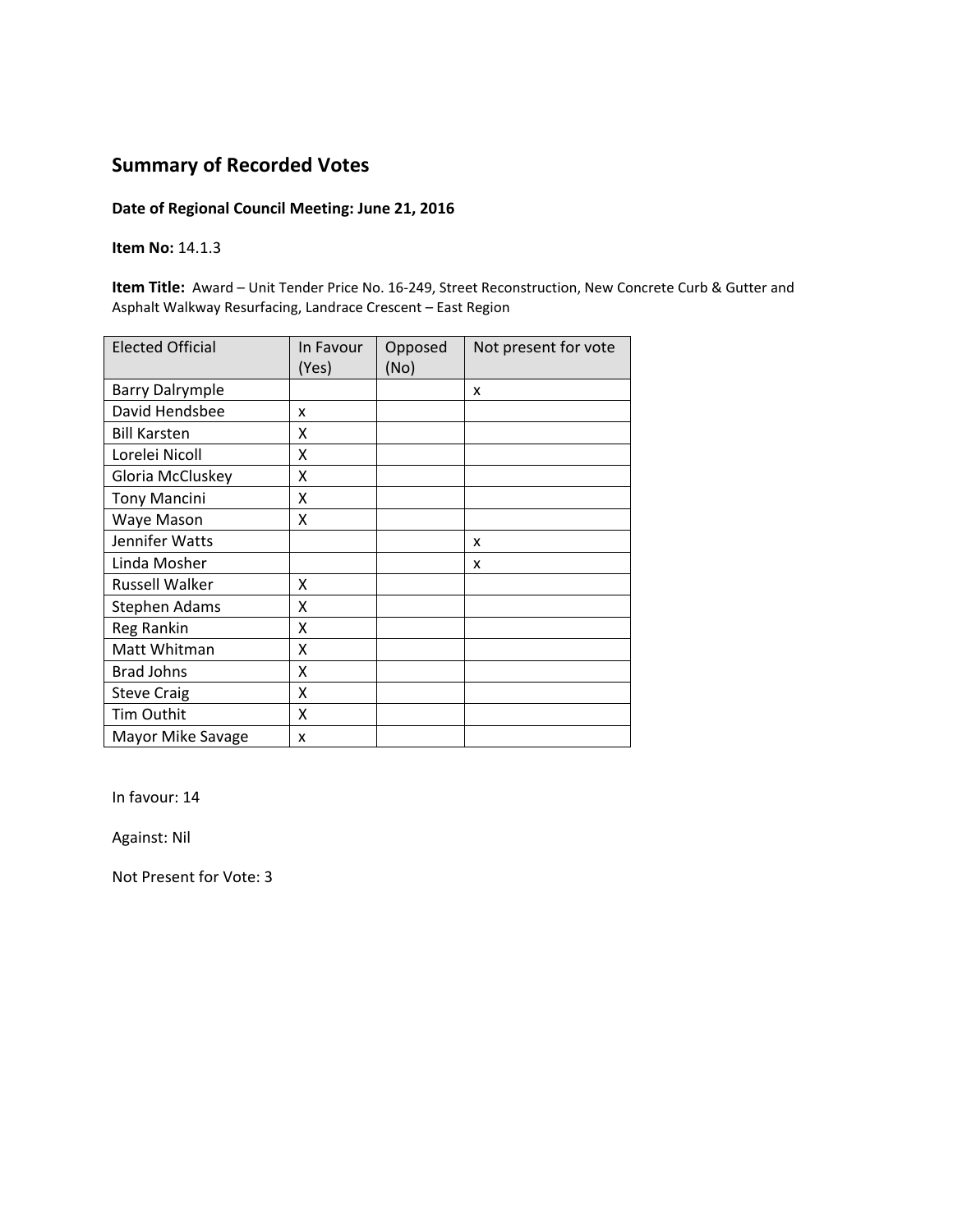### **Date of Regional Council Meeting: June 21, 2016**

**Item No:** 14.1.4

**Item Title:** 2016‐17 Budgets and Business Plans for Area‐Rated Services

| <b>Elected Official</b> | In Favour<br>(Yes) | Opposed<br>(No) | Not present for vote |
|-------------------------|--------------------|-----------------|----------------------|
| <b>Barry Dalrymple</b>  |                    |                 | X                    |
| David Hendsbee          | x                  |                 |                      |
| <b>Bill Karsten</b>     | x                  |                 |                      |
| Lorelei Nicoll          | X                  |                 |                      |
| Gloria McCluskey        | X                  |                 |                      |
| <b>Tony Mancini</b>     | Χ                  |                 |                      |
| Waye Mason              | Χ                  |                 |                      |
| Jennifer Watts          |                    |                 | X                    |
| Linda Mosher            |                    |                 | x                    |
| <b>Russell Walker</b>   | X                  |                 |                      |
| Stephen Adams           | X                  |                 |                      |
| Reg Rankin              | χ                  |                 |                      |
| Matt Whitman            | X                  |                 |                      |
| <b>Brad Johns</b>       | Χ                  |                 |                      |
| <b>Steve Craig</b>      | Χ                  |                 |                      |
| Tim Outhit              | X                  |                 |                      |
| Mayor Mike Savage       | x                  |                 |                      |

In favour: 14

Against: Nil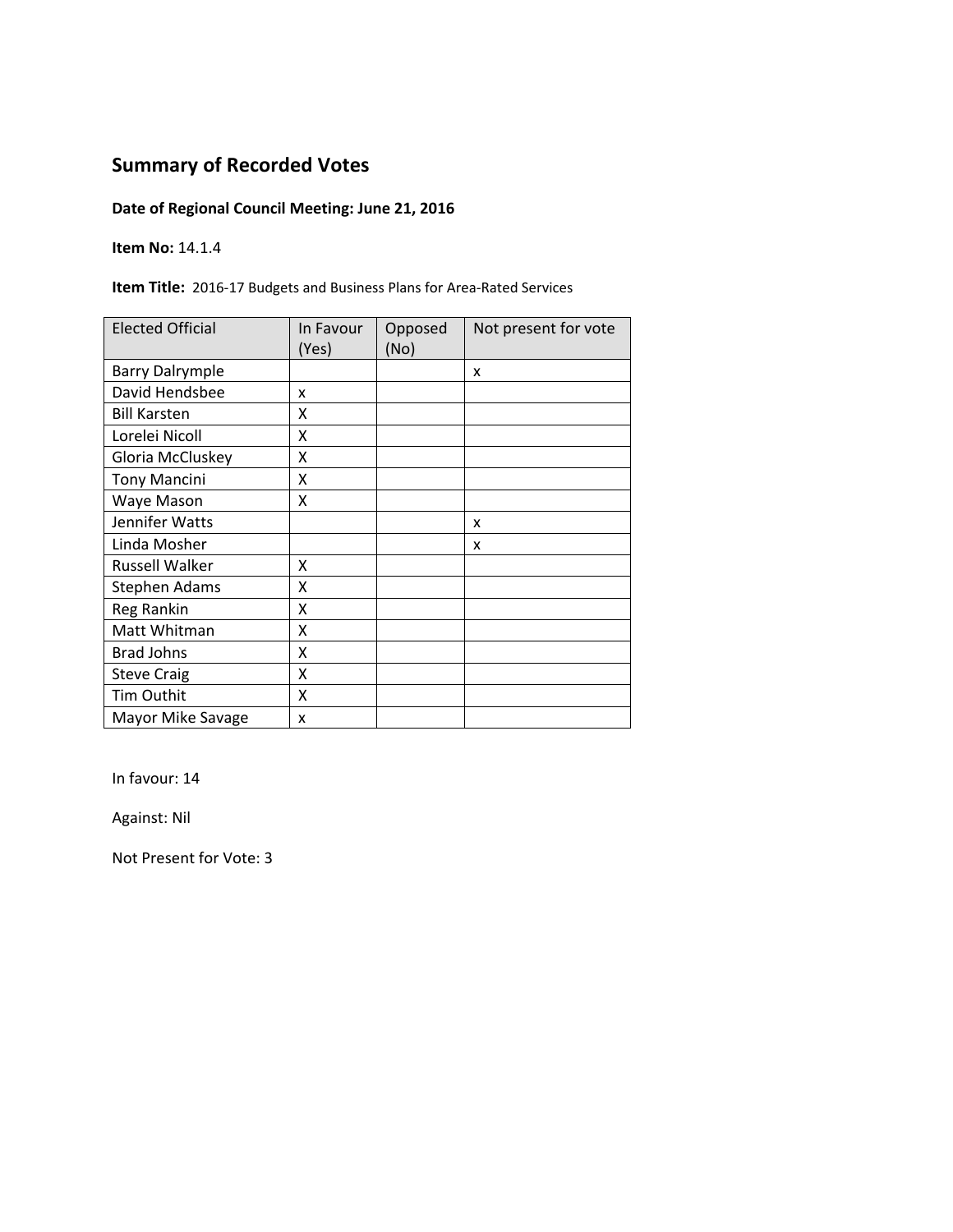### **Date of Regional Council Meeting: June 21, 2016**

**Item No:** 14.1.5

**Item Title:** Discovery Centre Funding Request

| <b>Elected Official</b> | In Favour<br>(Yes) | Opposed<br>(No) | Not present for vote |
|-------------------------|--------------------|-----------------|----------------------|
| <b>Barry Dalrymple</b>  |                    |                 | x                    |
| David Hendsbee          | x                  |                 |                      |
| <b>Bill Karsten</b>     | x                  |                 |                      |
| Lorelei Nicoll          | X                  |                 |                      |
| Gloria McCluskey        | Χ                  |                 |                      |
| <b>Tony Mancini</b>     | x                  |                 |                      |
| Waye Mason              | Χ                  |                 |                      |
| Jennifer Watts          |                    |                 | X                    |
| Linda Mosher            |                    |                 | x                    |
| <b>Russell Walker</b>   | x                  |                 |                      |
| <b>Stephen Adams</b>    | X                  |                 |                      |
| <b>Reg Rankin</b>       | Χ                  |                 |                      |
| Matt Whitman            | X                  |                 |                      |
| <b>Brad Johns</b>       | Χ                  |                 |                      |
| <b>Steve Craig</b>      | X                  |                 |                      |
| Tim Outhit              | X                  |                 |                      |
| Mayor Mike Savage       | x                  |                 |                      |

In favour: 14

Against: Nil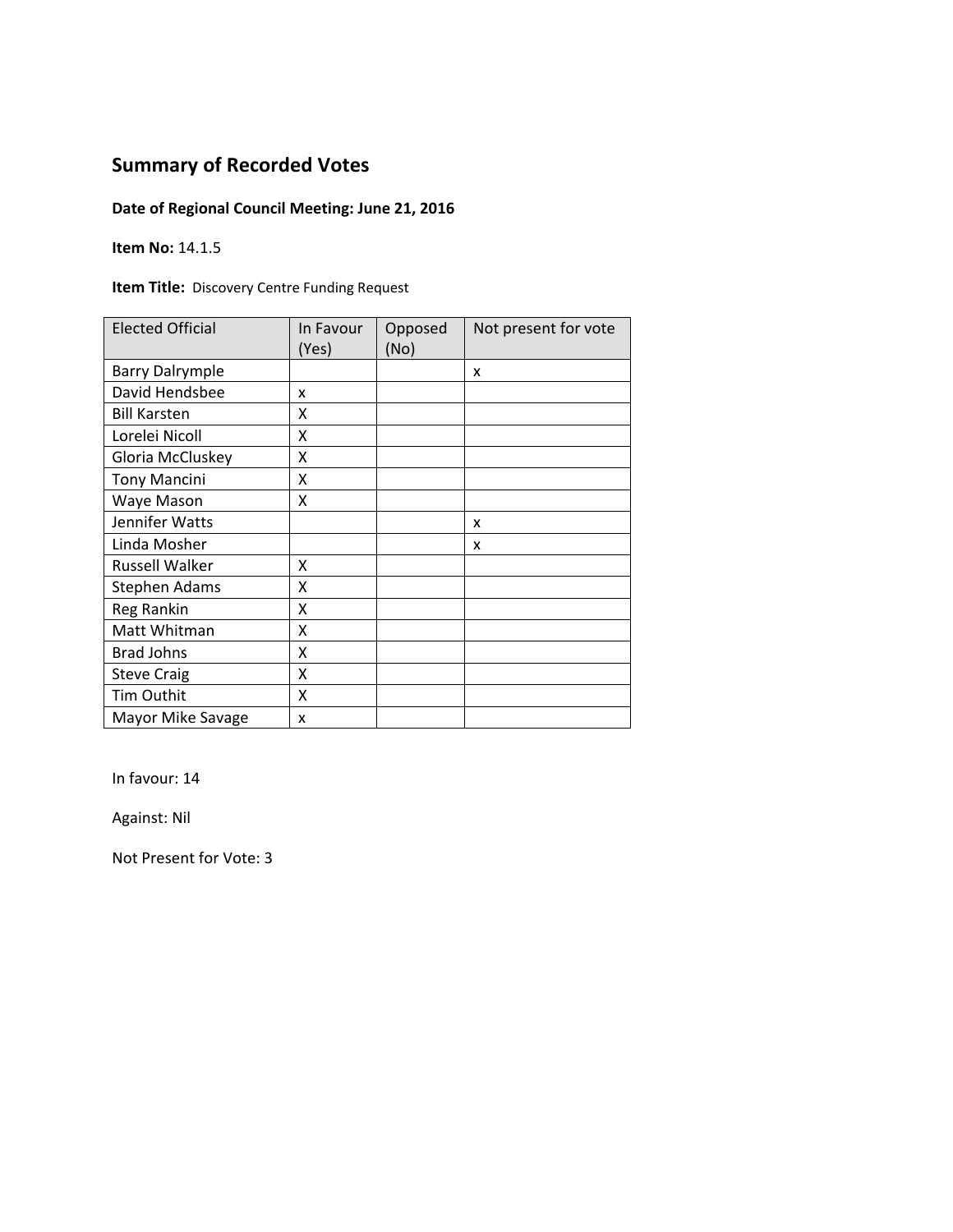#### **Date of Regional Council Meeting: June 21, 2016**

**Item No:** 14.1.6

**Item Title:** Proposed Amendments to Administrative Order 29, Respecting HRM Civic Addressing Policies – Case CA0106 – Street Naming from March 1 ‐ March 31, 2016

| <b>Elected Official</b> | In Favour<br>(Yes) | Opposed<br>(No) | Not present for vote |
|-------------------------|--------------------|-----------------|----------------------|
| <b>Barry Dalrymple</b>  |                    |                 | X                    |
| David Hendsbee          | x                  |                 |                      |
| <b>Bill Karsten</b>     | x                  |                 |                      |
| Lorelei Nicoll          | x                  |                 |                      |
| Gloria McCluskey        | Χ                  |                 |                      |
| <b>Tony Mancini</b>     | x                  |                 |                      |
| Waye Mason              | x                  |                 |                      |
| Jennifer Watts          |                    |                 | x                    |
| Linda Mosher            |                    |                 | x                    |
| <b>Russell Walker</b>   | X                  |                 |                      |
| Stephen Adams           | X                  |                 |                      |
| Reg Rankin              | X                  |                 |                      |
| Matt Whitman            | X                  |                 |                      |
| <b>Brad Johns</b>       | x                  |                 |                      |
| <b>Steve Craig</b>      | x                  |                 |                      |
| <b>Tim Outhit</b>       | X                  |                 |                      |
| Mayor Mike Savage       | x                  |                 |                      |

In favour: 14

Against: Nil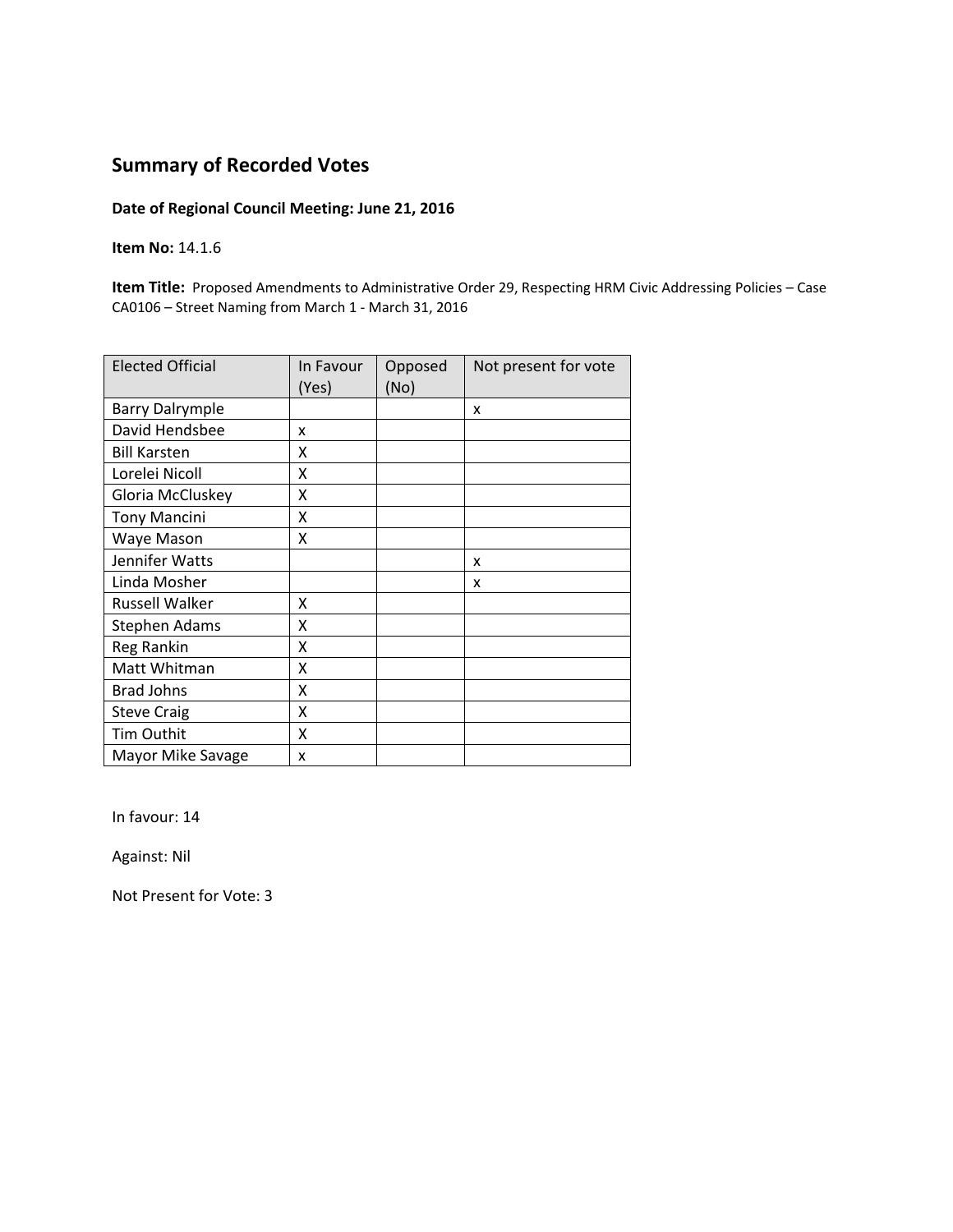#### **Date of Regional Council Meeting: June 21, 2016**

**Item No:** 14.1.7

**Item Title**: Proposed Amendments to Administrative Order 29, Respecting HRM Civic Addressing Policies Case CA0107 – Street Naming from April 1 – May 31, 2016

| <b>Elected Official</b> | In Favour<br>(Yes) | Opposed<br>(No) | Not present for vote |
|-------------------------|--------------------|-----------------|----------------------|
| <b>Barry Dalrymple</b>  |                    |                 | X                    |
| David Hendsbee          | x                  |                 |                      |
| <b>Bill Karsten</b>     | x                  |                 |                      |
| Lorelei Nicoll          | x                  |                 |                      |
| Gloria McCluskey        | X                  |                 |                      |
| <b>Tony Mancini</b>     | Χ                  |                 |                      |
| Waye Mason              | X                  |                 |                      |
| Jennifer Watts          |                    |                 | x                    |
| Linda Mosher            |                    |                 | x                    |
| <b>Russell Walker</b>   | X                  |                 |                      |
| <b>Stephen Adams</b>    | X                  |                 |                      |
| Reg Rankin              | X                  |                 |                      |
| Matt Whitman            | X                  |                 |                      |
| <b>Brad Johns</b>       | x                  |                 |                      |
| <b>Steve Craig</b>      | Χ                  |                 |                      |
| Tim Outhit              | X                  |                 |                      |
| Mayor Mike Savage       | x                  |                 |                      |

In favour: 14

Against: Nil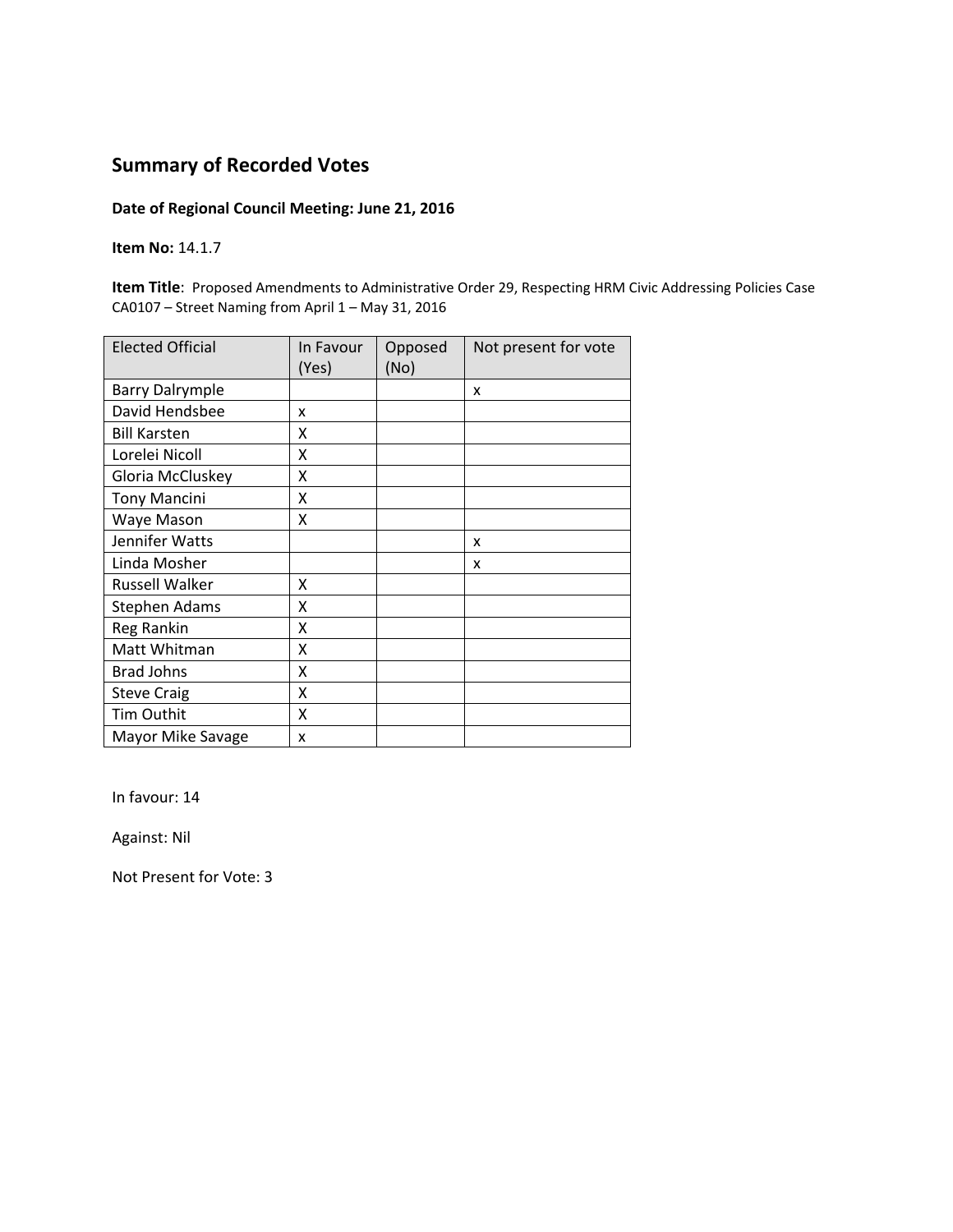#### **Date of Regional Council Meeting: June 21, 2016**

**Item No:** 14.1.8

**Item Title**: Case 20211 – Amendments to the Bedford Municipal Planning Strategy and Land Use By‐law to allow service stations within the ILI (Light Industrial) Zone, Bedford

| <b>Elected Official</b> | In Favour<br>(Yes) | Opposed<br>(No) | Not present for vote |
|-------------------------|--------------------|-----------------|----------------------|
| <b>Barry Dalrymple</b>  |                    |                 | x                    |
| David Hendsbee          | x                  |                 |                      |
| <b>Bill Karsten</b>     | X                  |                 |                      |
| Lorelei Nicoll          | X                  |                 |                      |
| Gloria McCluskey        | Χ                  |                 |                      |
| <b>Tony Mancini</b>     | X                  |                 |                      |
| Waye Mason              | x                  |                 |                      |
| Jennifer Watts          |                    |                 | x                    |
| Linda Mosher            |                    |                 | x                    |
| Russell Walker          | x                  |                 |                      |
| <b>Stephen Adams</b>    | X                  |                 |                      |
| Reg Rankin              | X                  |                 |                      |
| Matt Whitman            | X                  |                 |                      |
| <b>Brad Johns</b>       | X                  |                 |                      |
| <b>Steve Craig</b>      | X                  |                 |                      |
| Tim Outhit              | X                  |                 |                      |
| Mayor Mike Savage       | x                  |                 |                      |

In favour: 14

Against: Nil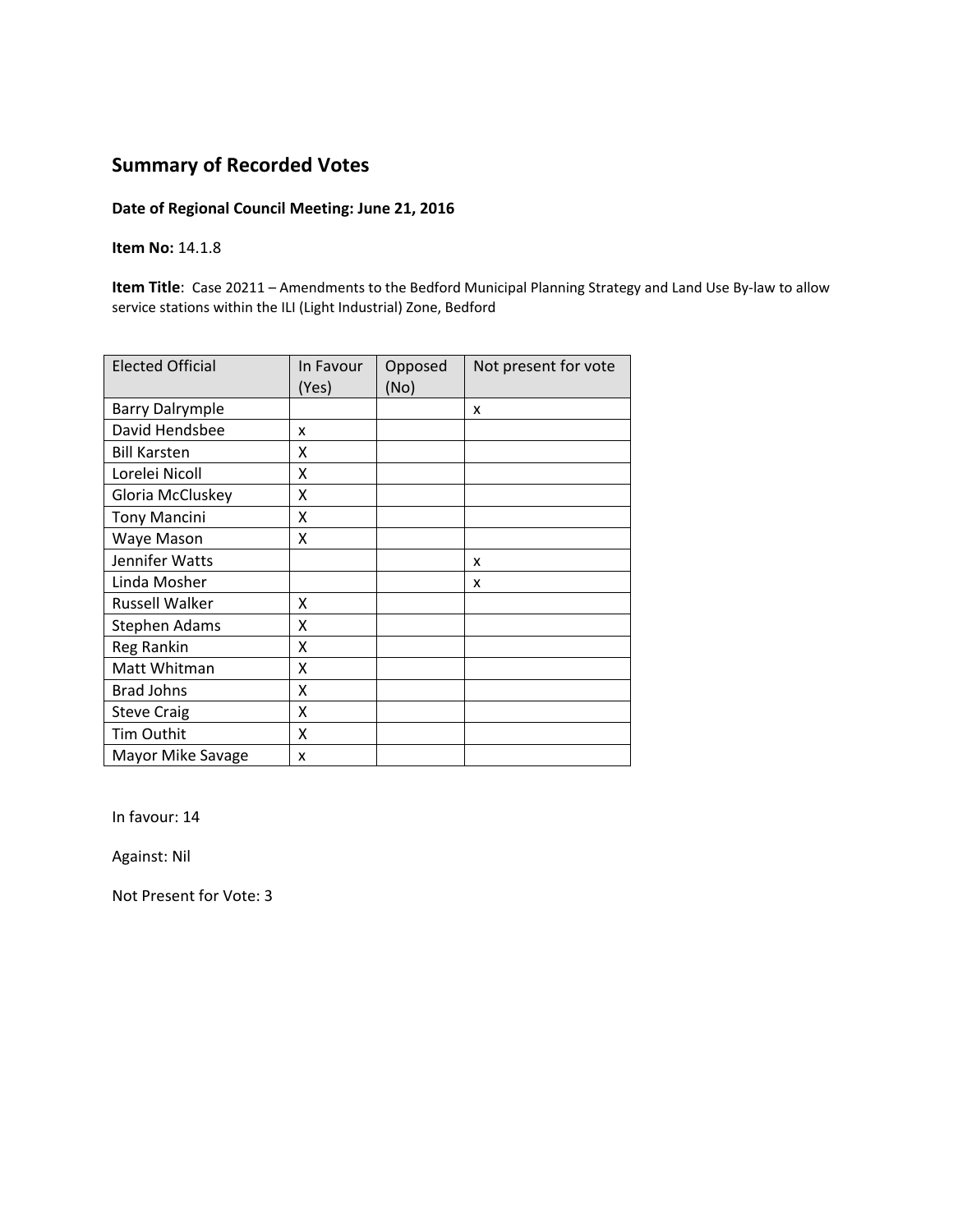### **Date of Regional Council Meeting: June 21, 2016**

**Item No:** 14.1.9

**Item Title**: Second Reading, Proposed By‐Law U‐100, Respecting User Charges

| <b>Elected Official</b> | In Favour<br>(Yes) | Opposed<br>(No) | Not present for vote |
|-------------------------|--------------------|-----------------|----------------------|
| <b>Barry Dalrymple</b>  | x                  |                 |                      |
| David Hendsbee          | x                  |                 |                      |
| <b>Bill Karsten</b>     | x                  |                 |                      |
| Lorelei Nicoll          | X                  |                 |                      |
| Gloria McCluskey        | X                  |                 |                      |
| <b>Tony Mancini</b>     | X                  |                 |                      |
| Waye Mason              | Χ                  |                 |                      |
| Jennifer Watts          | x                  |                 |                      |
| Linda Mosher            | x                  |                 |                      |
| <b>Russell Walker</b>   | χ                  |                 |                      |
| <b>Stephen Adams</b>    | X                  |                 |                      |
| Reg Rankin              | Χ                  |                 |                      |
| Matt Whitman            | Χ                  |                 |                      |
| <b>Brad Johns</b>       | X                  |                 |                      |
| <b>Steve Craig</b>      | Χ                  |                 |                      |
| Tim Outhit              | X                  |                 |                      |
| Mayor Mike Savage       | x                  |                 |                      |

In favour: 17

Against: Nil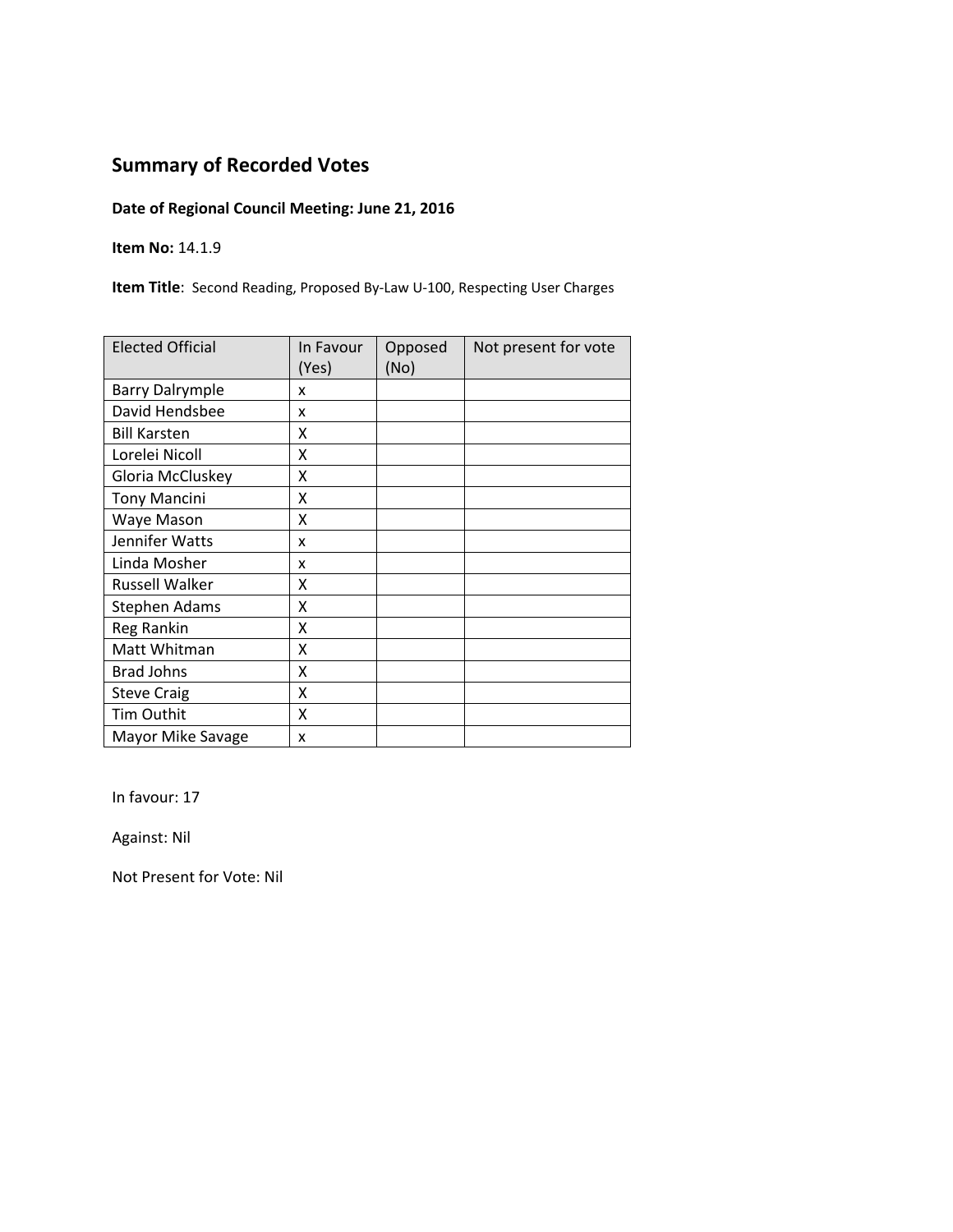### **Date of Regional Council Meeting: June 21, 2016**

#### **Item No:** 14.1.10

**Item Title**: Paving of HRM‐owned Gravel Roads – Staff Recommendation

*Motion Defeated*

| <b>Elected Official</b> | In Favour<br>(Yes) | Opposed<br>(No) | Not present for vote |
|-------------------------|--------------------|-----------------|----------------------|
| <b>Barry Dalrymple</b>  |                    |                 | x                    |
| David Hendsbee          |                    | X               |                      |
| <b>Bill Karsten</b>     |                    | X               |                      |
| Lorelei Nicoll          |                    | X               |                      |
| Gloria McCluskey        |                    | X               |                      |
| <b>Tony Mancini</b>     |                    | X               |                      |
| Waye Mason              |                    | x               |                      |
| Jennifer Watts          |                    | Χ               |                      |
| Linda Mosher            |                    |                 | x                    |
| <b>Russell Walker</b>   | x                  |                 |                      |
| <b>Stephen Adams</b>    |                    | x               |                      |
| Reg Rankin              |                    | x               |                      |
| Matt Whitman            |                    | x               |                      |
| <b>Brad Johns</b>       | x                  |                 |                      |
| <b>Steve Craig</b>      | x                  |                 |                      |
| Tim Outhit              | x                  |                 |                      |
| Mayor Mike Savage       |                    | x               |                      |

In favour: 4

Against: 11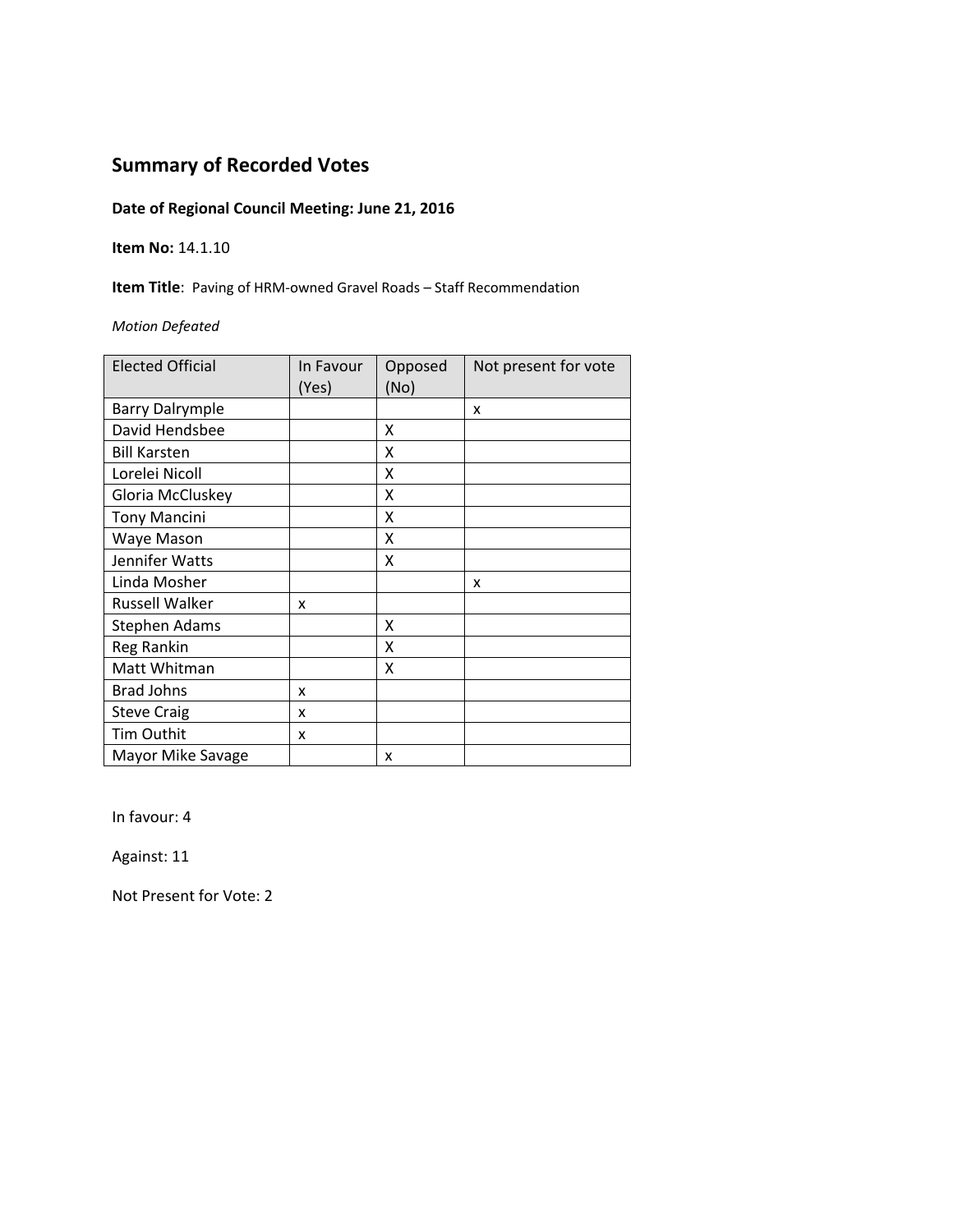**Date of Regional Council Meeting: June 21, 2016**

**Item No:** 14.1.10

**Item Title**: Paving of HRM‐owned Gravel Roads

*Alternative Motion # 2 amendment ‐ Staff be further directed to consider including additional criteria when* considering the paving of gravel roads, such as public parking, and/or public use, with the intent of reducing the *overall costs paid by the taxpayer.*

| <b>Elected Official</b> | In Favour<br>(Yes) | Opposed<br>(No) | Not present for vote |
|-------------------------|--------------------|-----------------|----------------------|
| <b>Barry Dalrymple</b>  | x                  |                 |                      |
| David Hendsbee          |                    | x               |                      |
| <b>Bill Karsten</b>     |                    | x               |                      |
| Lorelei Nicoll          | x                  |                 |                      |
| Gloria McCluskey        |                    | x               |                      |
| <b>Tony Mancini</b>     | x                  |                 |                      |
| Waye Mason              | x                  |                 |                      |
| Jennifer Watts          | X                  |                 |                      |
| Linda Mosher            | X                  |                 |                      |
| <b>Russell Walker</b>   |                    | x               |                      |
| Stephen Adams           | X                  |                 |                      |
| Reg Rankin              | X                  |                 |                      |
| Matt Whitman            | x                  |                 |                      |
| <b>Brad Johns</b>       | x                  |                 |                      |
| <b>Steve Craig</b>      | X                  |                 |                      |
| Tim Outhit              | x                  |                 |                      |
| Mayor Mike Savage       | x                  |                 |                      |

In favour: 13

Against: 4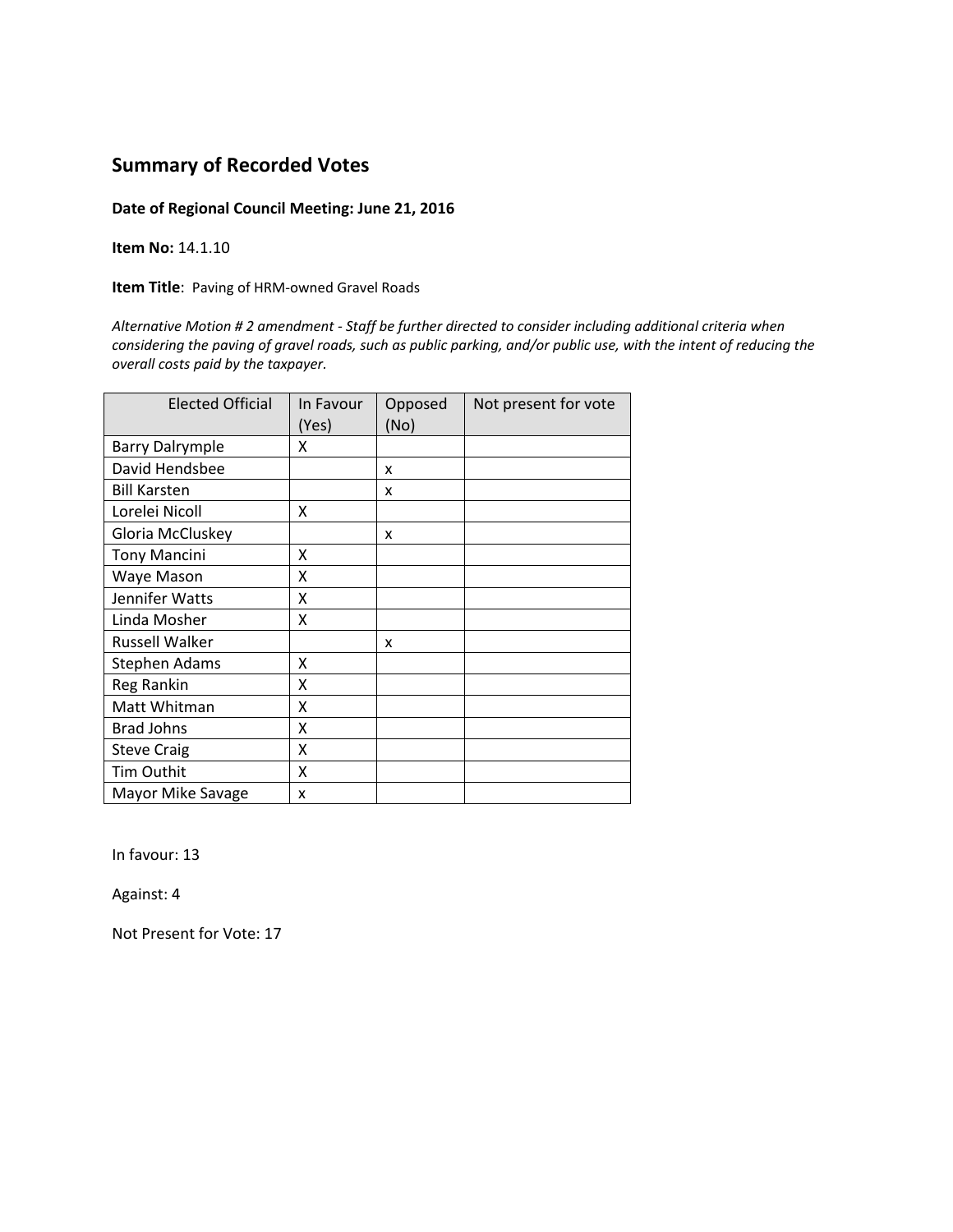### **Date of Regional Council Meeting: June 21, 2016**

**Item No:** 14.1.10

**Item Title**: Paving of HRM‐owned Gravel Roads

*As Amended*

| <b>Elected Official</b> | In Favour<br>(Yes) | Opposed<br>(No) | Not present for vote |
|-------------------------|--------------------|-----------------|----------------------|
| <b>Barry Dalrymple</b>  | x                  |                 |                      |
| David Hendsbee          | x                  |                 |                      |
| <b>Bill Karsten</b>     | χ                  |                 |                      |
| Lorelei Nicoll          | Χ                  |                 |                      |
| Gloria McCluskey        | Χ                  |                 |                      |
| <b>Tony Mancini</b>     | Χ                  |                 |                      |
| Waye Mason              | X                  |                 |                      |
| Jennifer Watts          | x                  |                 |                      |
| Linda Mosher            | x                  |                 |                      |
| Russell Walker          | x                  |                 |                      |
| Stephen Adams           | X                  |                 |                      |
| Reg Rankin              | X                  |                 |                      |
| Matt Whitman            | X                  |                 |                      |
| <b>Brad Johns</b>       | X                  |                 |                      |
| <b>Steve Craig</b>      | X                  |                 |                      |
| <b>Tim Outhit</b>       | X                  |                 |                      |
| Mayor Mike Savage       | X                  |                 |                      |

In favour: 17

Against: Nil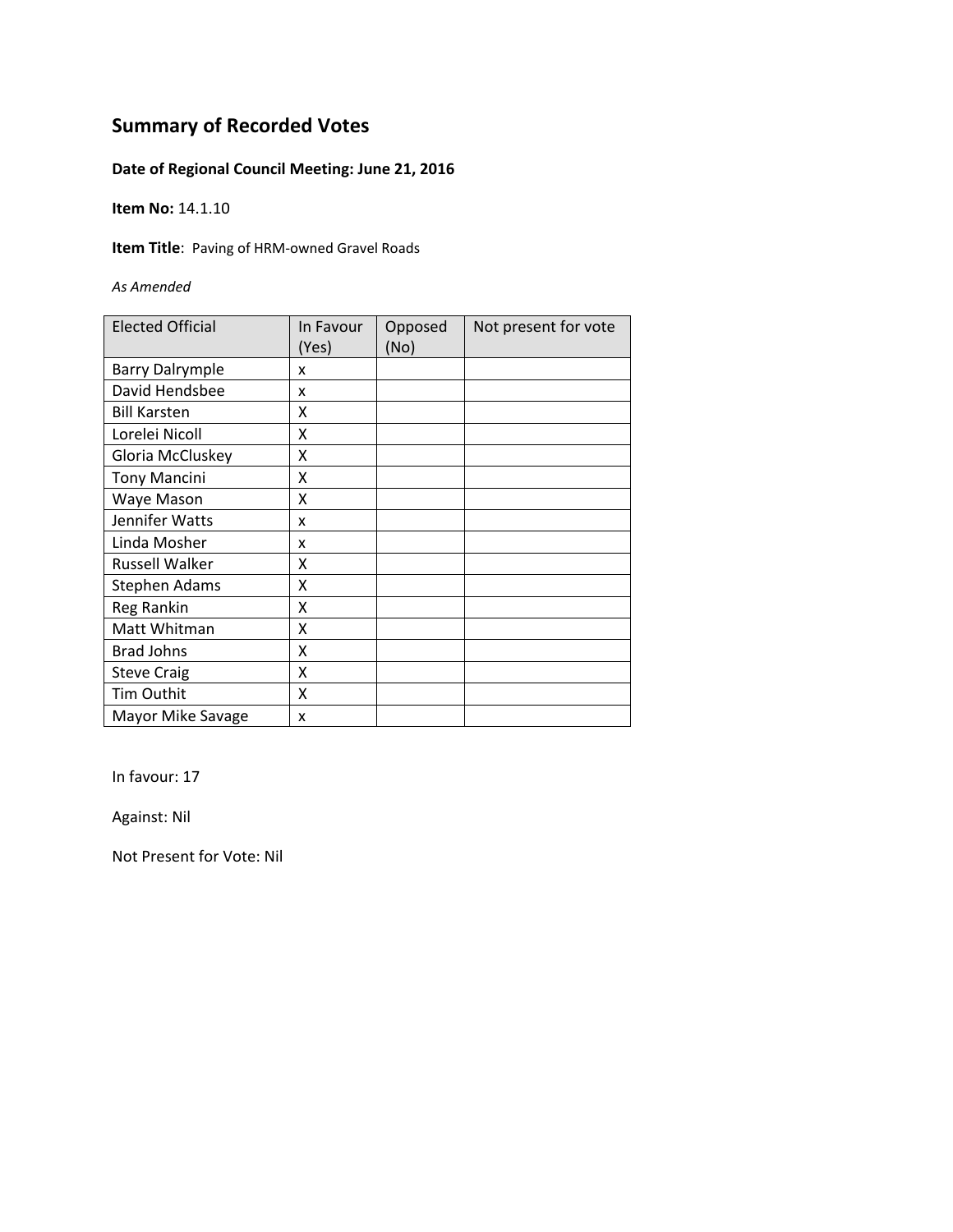### **Date of Regional Council Meeting: June 21, 2016**

**Item No:** 14.1.11

**Item Title**: Standing Committee Role – Staff Report Production

| <b>Elected Official</b> | In Favour<br>(Yes) | Opposed<br>(No) | Not present for vote |
|-------------------------|--------------------|-----------------|----------------------|
| <b>Barry Dalrymple</b>  | x                  |                 |                      |
| David Hendsbee          | x                  |                 |                      |
| <b>Bill Karsten</b>     | x                  |                 |                      |
| Lorelei Nicoll          | Χ                  |                 |                      |
| Gloria McCluskey        | Χ                  |                 |                      |
| <b>Tony Mancini</b>     | Χ                  |                 |                      |
| Waye Mason              | Χ                  |                 |                      |
| Jennifer Watts          | x                  |                 |                      |
| Linda Mosher            | x                  |                 |                      |
| <b>Russell Walker</b>   | х                  |                 |                      |
| Stephen Adams           | Χ                  |                 |                      |
| <b>Reg Rankin</b>       | Χ                  |                 |                      |
| Matt Whitman            | X                  |                 |                      |
| <b>Brad Johns</b>       | X                  |                 |                      |
| <b>Steve Craig</b>      | X                  |                 |                      |
| Tim Outhit              | X                  |                 |                      |
| Mayor Mike Savage       | x                  |                 |                      |

In favour: 17

Against: Nil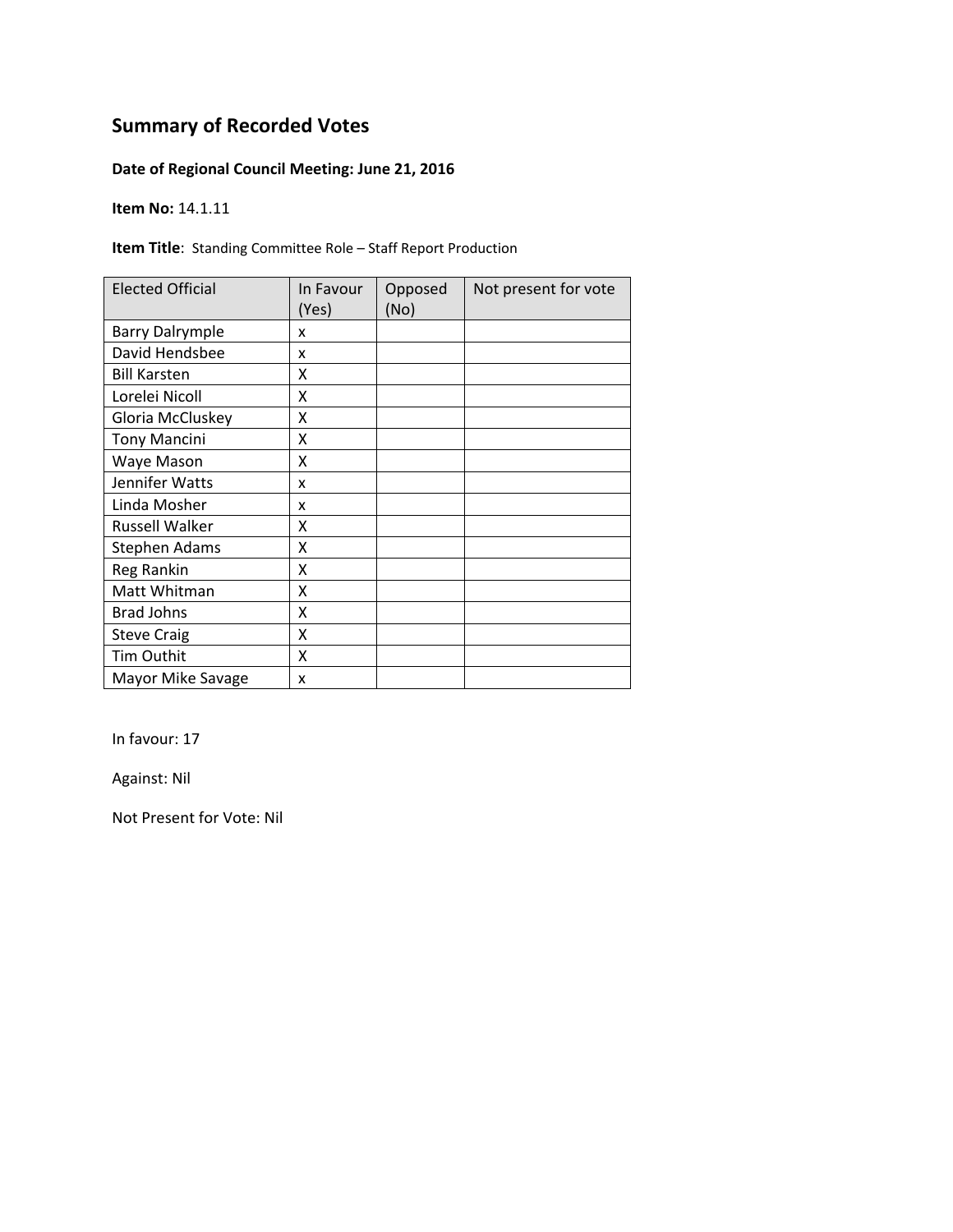### **Date of Regional Council Meeting: June 21, 2016**

**Item No:** 14.1.12

**Item Title**: Councillor Appointment – Diverse Voices for Change Local Working Group

| <b>Elected Official</b> | In Favour<br>(Yes) | Opposed<br>(No) | Not present for vote |
|-------------------------|--------------------|-----------------|----------------------|
| <b>Barry Dalrymple</b>  | x                  |                 |                      |
| David Hendsbee          | x                  |                 |                      |
| <b>Bill Karsten</b>     | χ                  |                 |                      |
| Lorelei Nicoll          | X                  |                 |                      |
| Gloria McCluskey        | Χ                  |                 |                      |
| <b>Tony Mancini</b>     | Χ                  |                 |                      |
| Waye Mason              | Χ                  |                 |                      |
| Jennifer Watts          | x                  |                 |                      |
| Linda Mosher            | x                  |                 |                      |
| <b>Russell Walker</b>   | x                  |                 |                      |
| <b>Stephen Adams</b>    | χ                  |                 |                      |
| Reg Rankin              | X                  |                 |                      |
| Matt Whitman            | Χ                  |                 |                      |
| <b>Brad Johns</b>       | X                  |                 |                      |
| <b>Steve Craig</b>      | X                  |                 |                      |
| Tim Outhit              | X                  |                 |                      |
| Mayor Mike Savage       | X                  |                 |                      |

In favour: 17

Against: Nil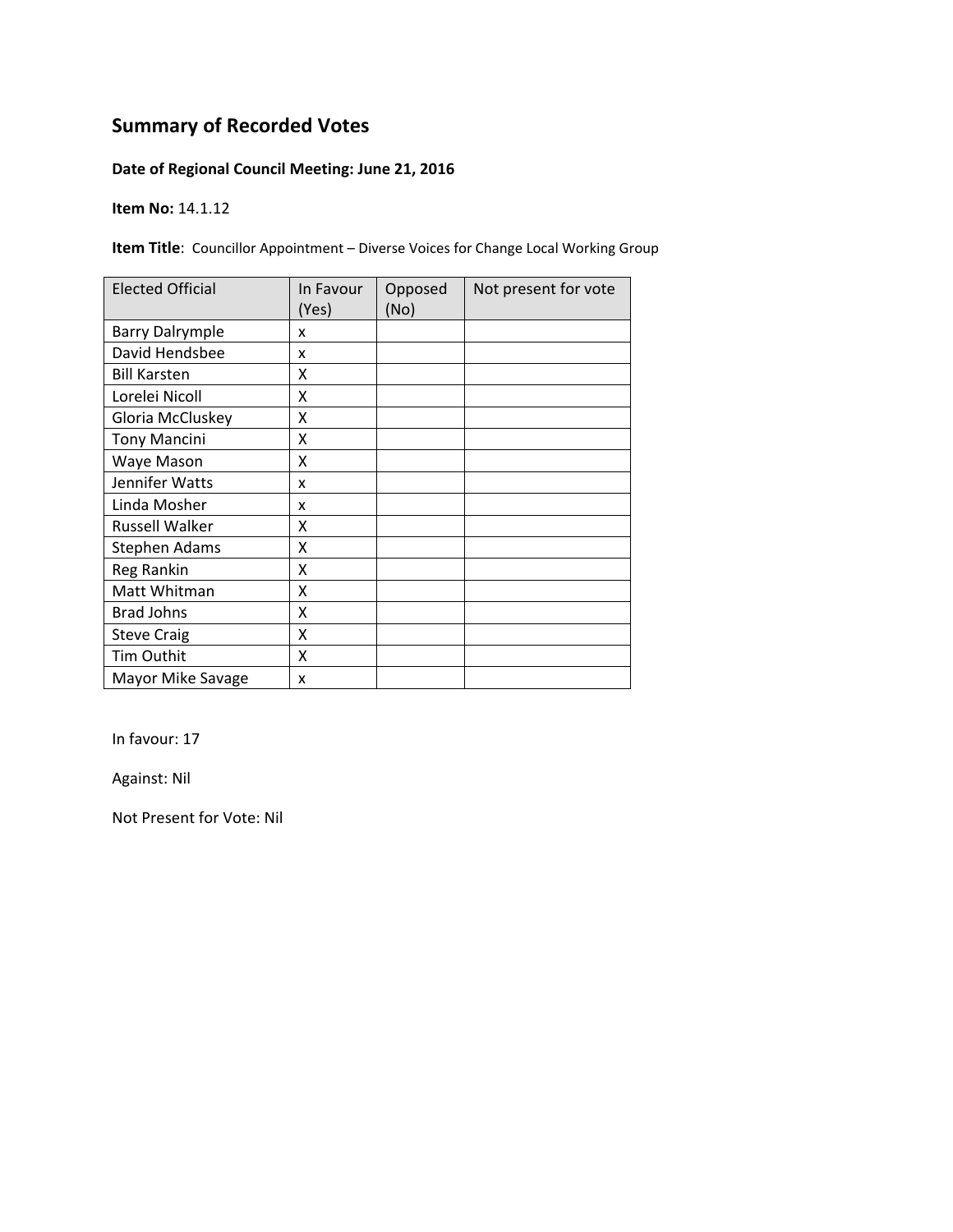### **Date of Regional Council Meeting: June 21, 2016**

**Item No:** 14.1.13

**Item Title**: Federal Infrastructure Applications

| <b>Elected Official</b> | In Favour<br>(Yes) | Opposed<br>(No) | Not present for vote |
|-------------------------|--------------------|-----------------|----------------------|
| <b>Barry Dalrymple</b>  | x                  |                 |                      |
| David Hendsbee          | x                  |                 |                      |
| <b>Bill Karsten</b>     | x                  |                 |                      |
| Lorelei Nicoll          | X                  |                 |                      |
| Gloria McCluskey        | X                  |                 |                      |
| <b>Tony Mancini</b>     | X                  |                 |                      |
| Waye Mason              | Χ                  |                 |                      |
| Jennifer Watts          | x                  |                 |                      |
| Linda Mosher            | x                  |                 |                      |
| <b>Russell Walker</b>   | x                  |                 |                      |
| <b>Stephen Adams</b>    | Χ                  |                 |                      |
| <b>Reg Rankin</b>       | Χ                  |                 |                      |
| Matt Whitman            | X                  |                 |                      |
| <b>Brad Johns</b>       |                    |                 | x                    |
| <b>Steve Craig</b>      | X                  |                 |                      |
| Tim Outhit              | X                  |                 |                      |
| Mayor Mike Savage       | X                  |                 |                      |

In favour: 16

Against: Nil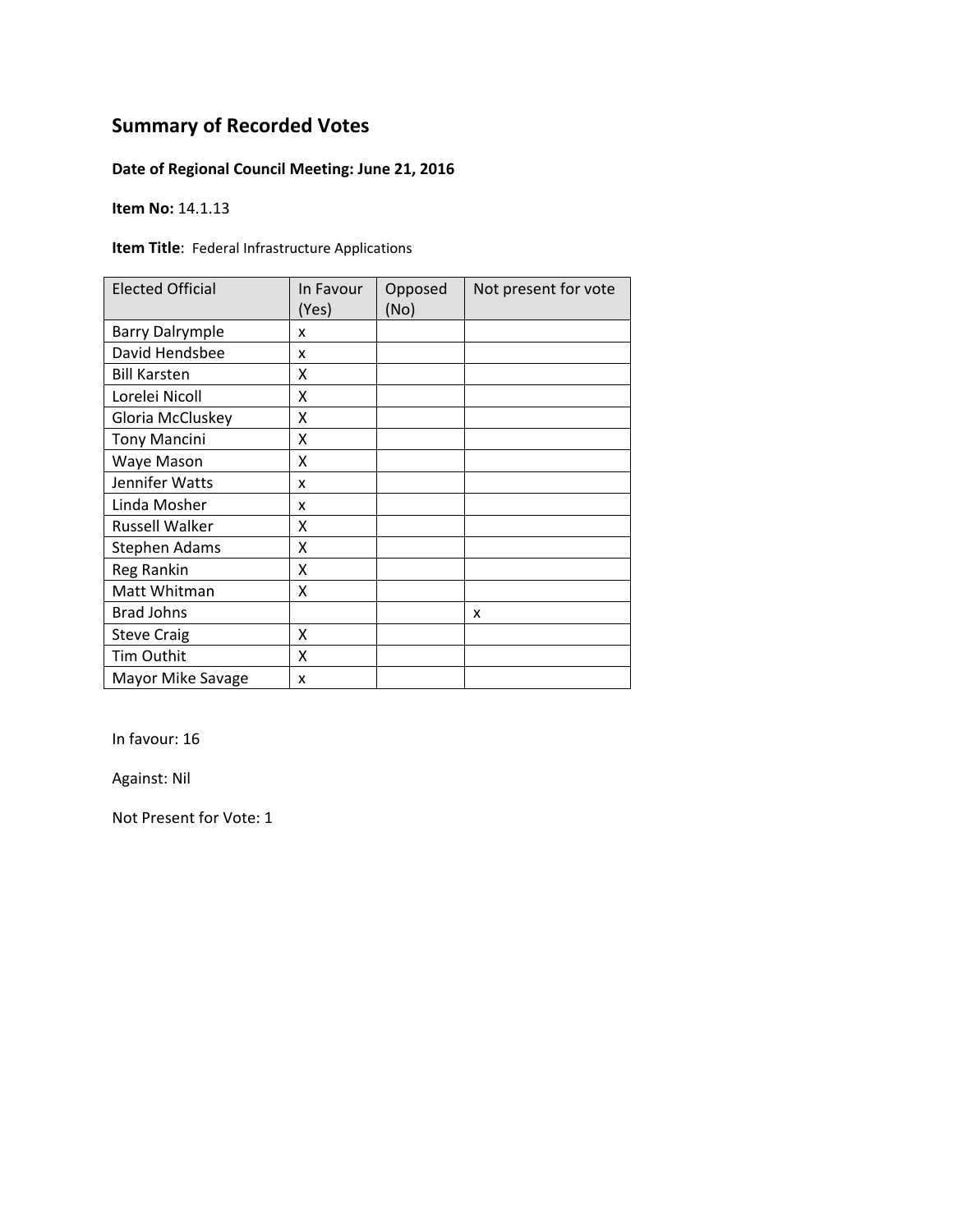#### **Date of Regional Council Meeting: June 21, 2016**

**Item No:** 14.2.1

**Item Title**: First Reading Proposed By‐law A‐501**,** Amendment to By‐law A‐500 the Amending By‐law and Proposed Administrative Order 2016‐003‐ADM – Mitigation of Construction Impacts

| <b>Elected Official</b> | In Favour<br>(Yes) | Opposed<br>(No) | Not present for vote |
|-------------------------|--------------------|-----------------|----------------------|
| <b>Barry Dalrymple</b>  | x                  |                 |                      |
| David Hendsbee          | x                  |                 |                      |
| <b>Bill Karsten</b>     | X                  |                 |                      |
| Lorelei Nicoll          | X                  |                 |                      |
| Gloria McCluskey        | Χ                  |                 |                      |
| <b>Tony Mancini</b>     | X                  |                 |                      |
| Waye Mason              | X                  |                 |                      |
| Jennifer Watts          | x                  |                 |                      |
| Linda Mosher            | x                  |                 |                      |
| <b>Russell Walker</b>   | Χ                  |                 |                      |
| Stephen Adams           | X                  |                 |                      |
| Reg Rankin              | X                  |                 |                      |
| Matt Whitman            | Χ                  |                 |                      |
| <b>Brad Johns</b>       |                    |                 | x                    |
| <b>Steve Craig</b>      | x                  |                 |                      |
| Tim Outhit              | X                  |                 |                      |
| Mayor Mike Savage       | x                  |                 |                      |

In favour: 16

Against: Nil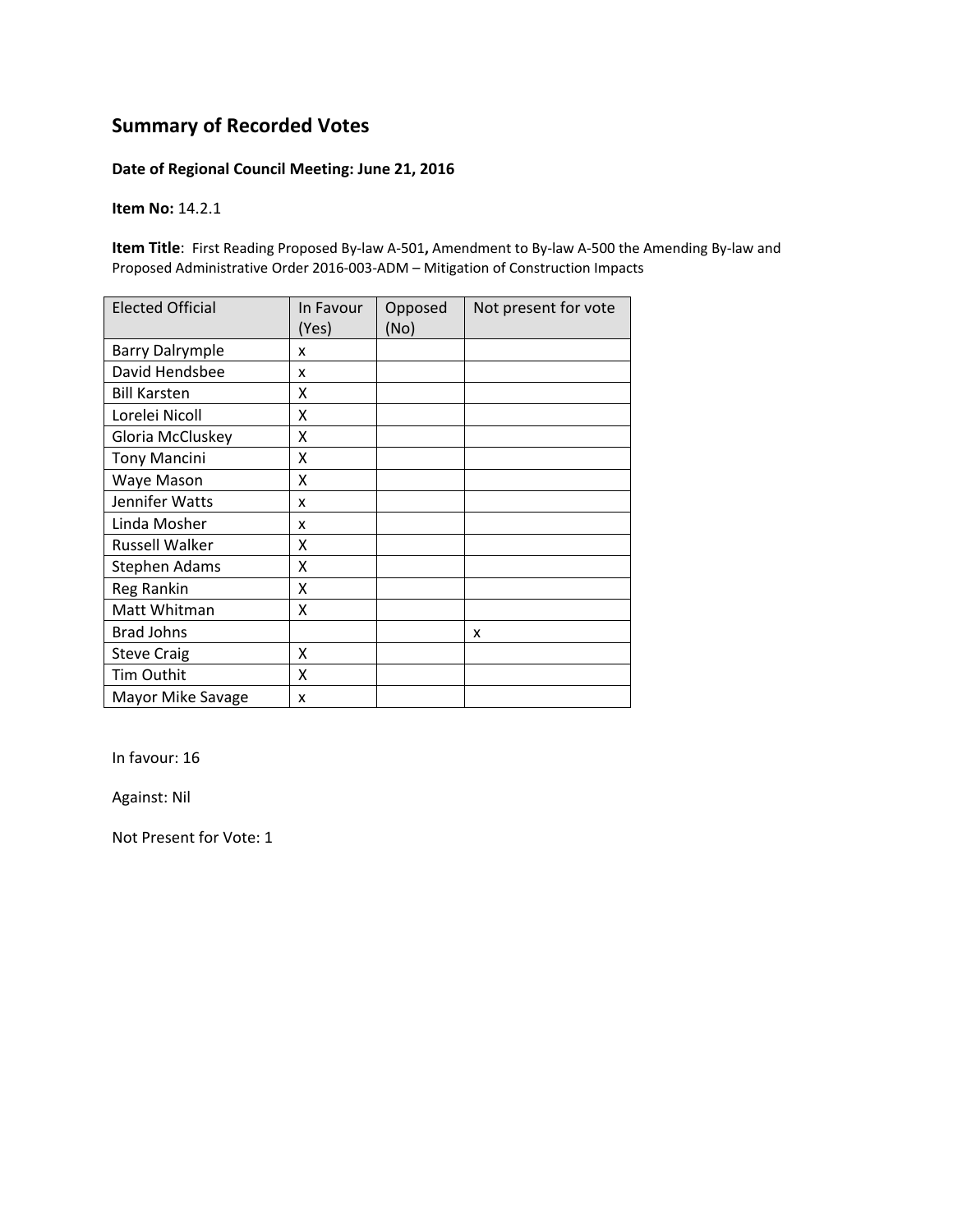### **Date of Regional Council Meeting: June 21, 2016**

**Item No:** 14.2.2

**Item Title**: Side Guard Protection on HRM Fleet

| <b>Elected Official</b> | In Favour<br>(Yes) | Opposed<br>(No) | Not present for vote |
|-------------------------|--------------------|-----------------|----------------------|
| <b>Barry Dalrymple</b>  | x                  |                 |                      |
| David Hendsbee          | x                  |                 |                      |
| <b>Bill Karsten</b>     | x                  |                 |                      |
| Lorelei Nicoll          | X                  |                 |                      |
| Gloria McCluskey        | X                  |                 |                      |
| <b>Tony Mancini</b>     | X                  |                 |                      |
| Waye Mason              | Χ                  |                 |                      |
| Jennifer Watts          | x                  |                 |                      |
| Linda Mosher            | x                  |                 |                      |
| <b>Russell Walker</b>   | x                  |                 |                      |
| <b>Stephen Adams</b>    | Χ                  |                 |                      |
| <b>Reg Rankin</b>       | Χ                  |                 |                      |
| Matt Whitman            | X                  |                 |                      |
| <b>Brad Johns</b>       |                    |                 | x                    |
| <b>Steve Craig</b>      | X                  |                 |                      |
| Tim Outhit              | X                  |                 |                      |
| Mayor Mike Savage       | X                  |                 |                      |

In favour: 16

Against: Nil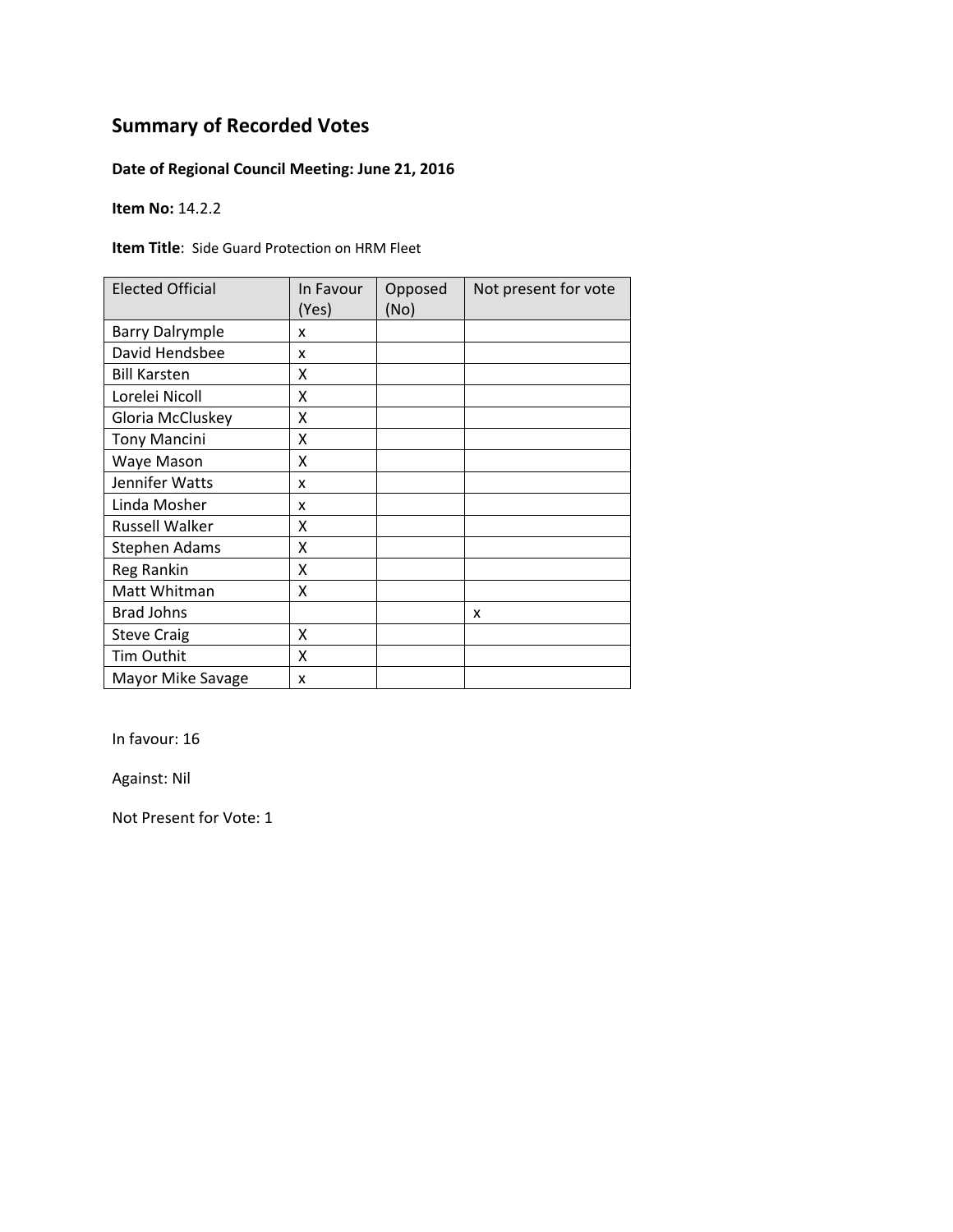#### **Date of Regional Council Meeting: June 21, 2016**

#### **Item No:** 15.1

**Item Title**: Request a staff recommendation report with respect to Administrative Order 29, Respecting HRM Civic Addressing Policies, Administrative Order 46, the HRM Asset Naming Administrative Order, and By‐law C‐300, the Civic Addressing By‐law, to allow the possible renaming of Forest Hills Parkway to Sidney Crosby Parkway and staff consider other options for commemoration.

| <b>Elected Official</b> | In Favour<br>(Yes) | Opposed<br>(No) | Not present for vote |
|-------------------------|--------------------|-----------------|----------------------|
| <b>Barry Dalrymple</b>  | x                  |                 |                      |
| David Hendsbee          | x                  |                 |                      |
| <b>Bill Karsten</b>     | x                  |                 |                      |
| Lorelei Nicoll          | X                  |                 |                      |
| Gloria McCluskey        | X                  |                 |                      |
| <b>Tony Mancini</b>     | X                  |                 |                      |
| Waye Mason              | χ                  |                 |                      |
| Jennifer Watts          | x                  |                 |                      |
| Linda Mosher            | x                  |                 |                      |
| Russell Walker          | χ                  |                 |                      |
| <b>Stephen Adams</b>    | Χ                  |                 |                      |
| Reg Rankin              | Χ                  |                 |                      |
| Matt Whitman            | Χ                  |                 |                      |
| <b>Brad Johns</b>       | x                  |                 |                      |
| <b>Steve Craig</b>      | X                  |                 |                      |
| Tim Outhit              | X                  |                 |                      |
| Mayor Mike Savage       | x                  |                 |                      |

In favour: 17

Against: Nil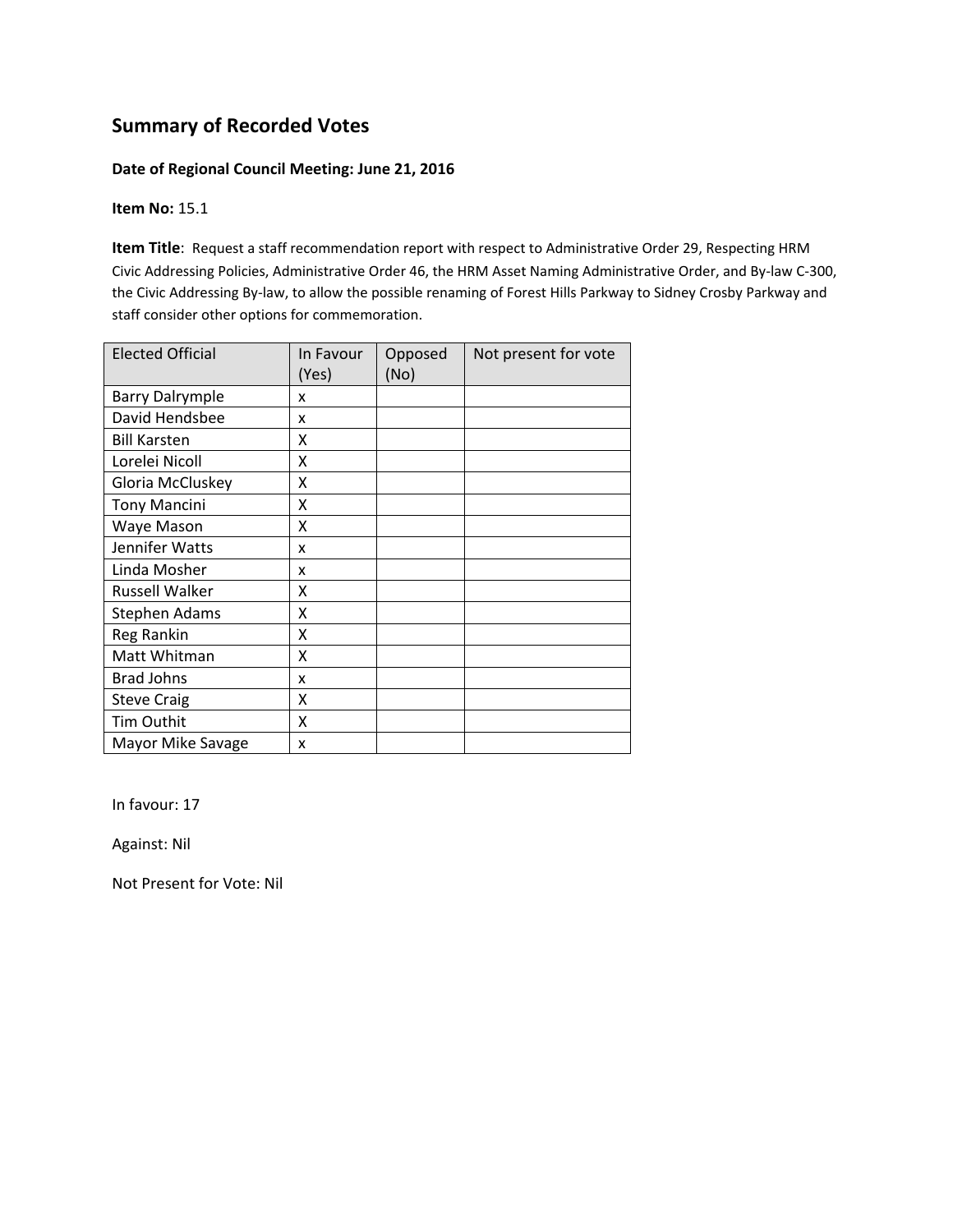#### **Date of Regional Council Meeting: June 21, 2016**

**Item No:** 16.1.1

**Item Title**: Ratification of In Camera Motion ‐ Release of Buy‐Back Agreement – City of Halifax Non Profit Housing Society – 2275 Brunswick Street, Halifax – *Private and Confidential Report*

| <b>Elected Official</b> | In Favour<br>(Yes) | Opposed<br>(No) | Not present for vote |
|-------------------------|--------------------|-----------------|----------------------|
| <b>Barry Dalrymple</b>  | x                  |                 |                      |
| David Hendsbee          | x                  |                 |                      |
| <b>Bill Karsten</b>     | x                  |                 |                      |
| Lorelei Nicoll          | Χ                  |                 |                      |
| Gloria McCluskey        | Χ                  |                 |                      |
| <b>Tony Mancini</b>     | X                  |                 |                      |
| Waye Mason              | X                  |                 |                      |
| Jennifer Watts          | x                  |                 |                      |
| Linda Mosher            | x                  |                 |                      |
| Russell Walker          | x                  |                 |                      |
| <b>Stephen Adams</b>    | x                  |                 |                      |
| Reg Rankin              | Χ                  |                 |                      |
| Matt Whitman            | Χ                  |                 |                      |
| <b>Brad Johns</b>       | x                  |                 |                      |
| <b>Steve Craig</b>      | Χ                  |                 |                      |
| Tim Outhit              | X                  |                 |                      |
| Mayor Mike Savage       | x                  |                 |                      |

In favour: 17

Against: Nil